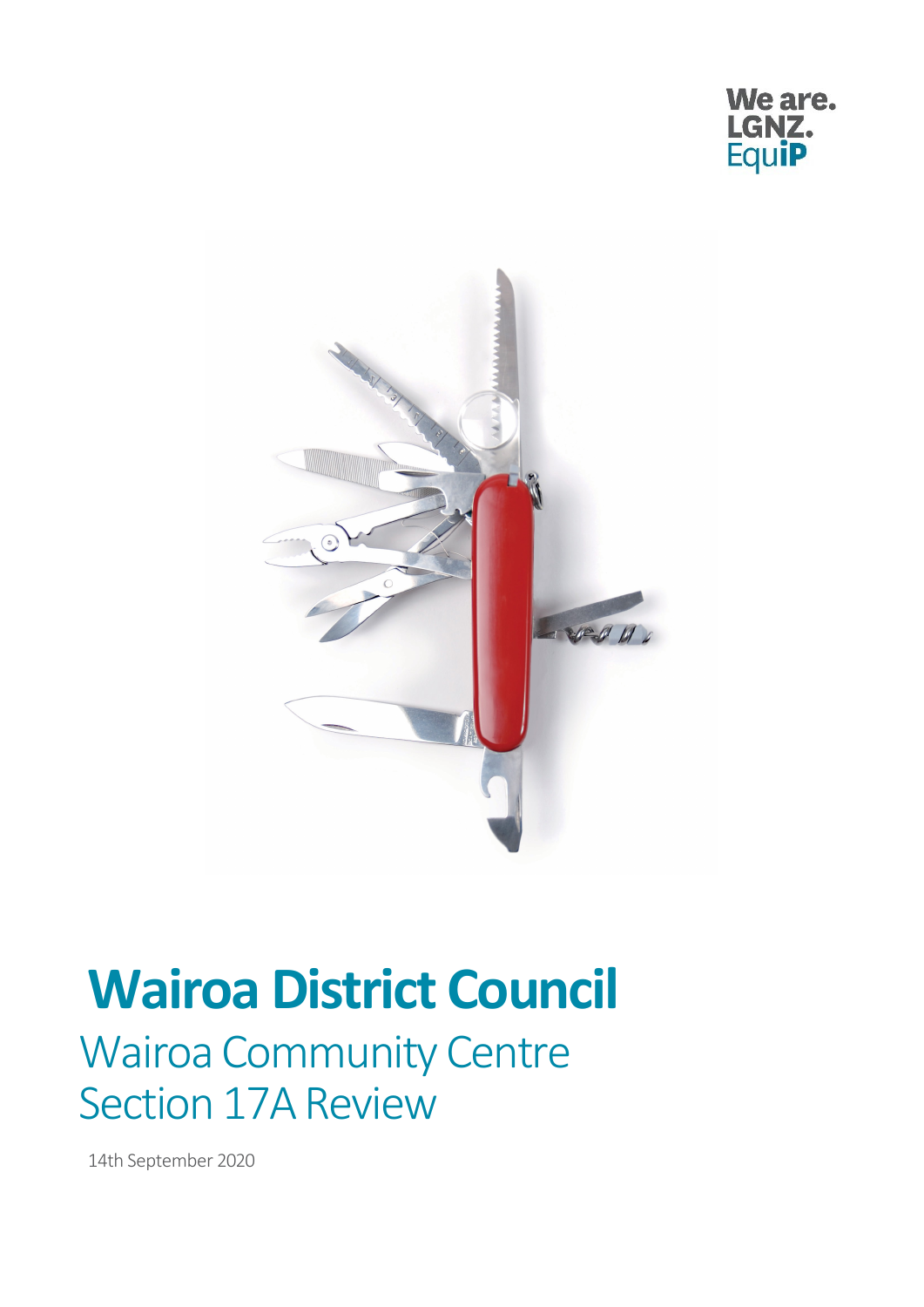

#### **CONTENTS**

| 1. |  |
|----|--|
| 2. |  |
|    |  |
|    |  |
|    |  |
|    |  |
| 4. |  |
|    |  |
|    |  |
|    |  |
| 3. |  |
|    |  |
|    |  |
|    |  |
| 5. |  |
|    |  |
|    |  |
| 6. |  |
|    |  |
|    |  |
| 7. |  |
|    |  |
|    |  |
|    |  |

imactor

CONSULTANT **Mark Abbot** Associate - EquiP DDI: +64 (9)215 7065 Mobile: +64 (0) 21 412 872 Email: mark@abbot.co.nz

Henn Fieley

PROJECT DIRECTOR

Dr Steven Finlay Manager Business Solutions - EquiP DDI: +64 (4) 978 1241 Mobile: +64 (0) 22592124 Email: steven.finlay@lgnz.co.nz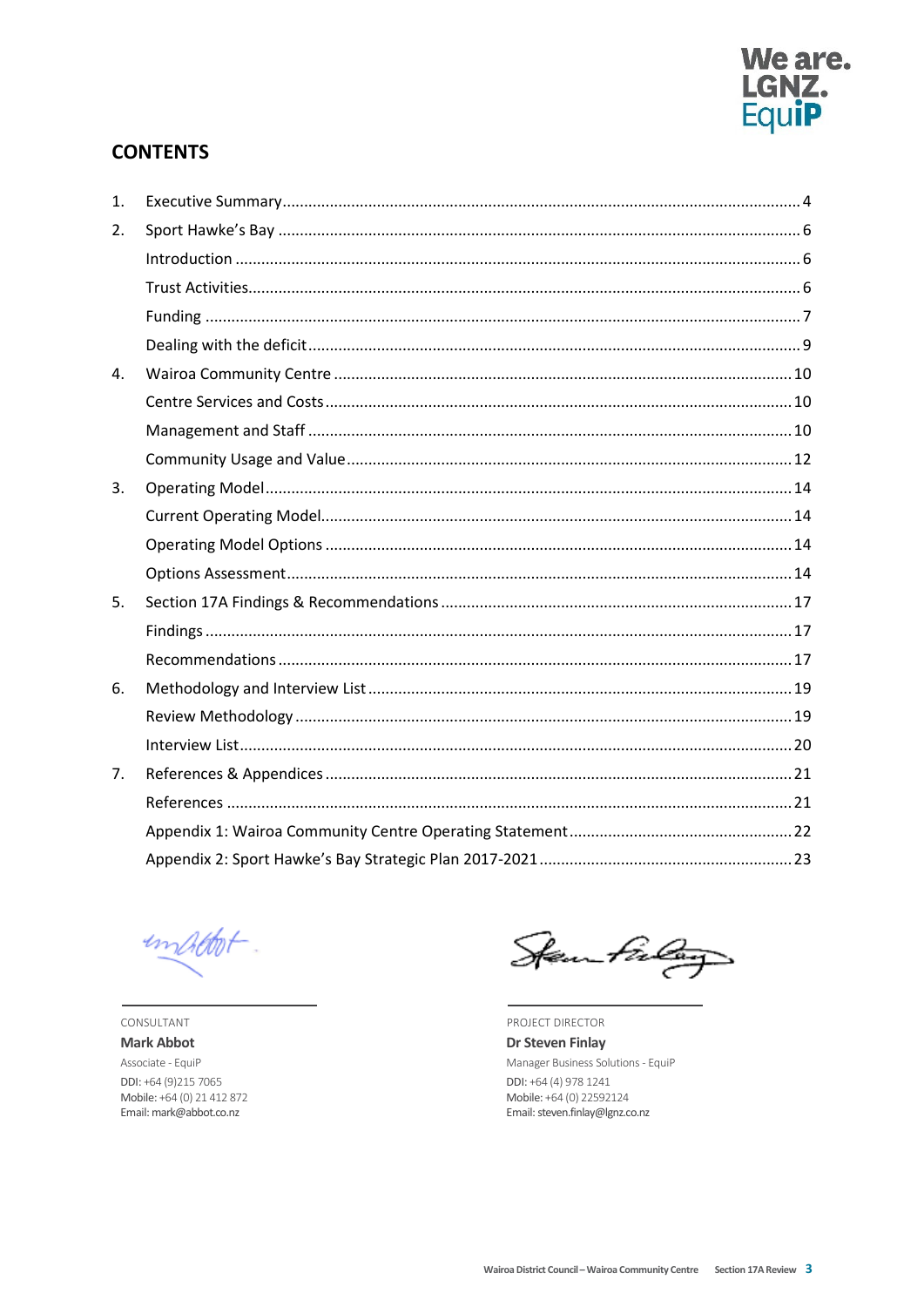

### <span id="page-2-0"></span>**1. Executive Summary**

The Wairoa Community Centre was built in 2006 as a state of the art aquatic and recreation centre. The aim wasto serve the immediate population of around 9,000 people along with the outlying schools and communities of the Wairoa District. Due to financial pressures, the founders, Wairoa Community Trust, handed the facility to Wairoa District Council in 2012 with Sport Hawke's Bay continuing to operate the Centre under a Service Agreement with Council. While the facility would be the envy of most provincial towns throughout New Zealand, clearly there is a cost to maintain this gem being far in excess of the initial build costs.

A number of factors, including the financial impact of Covid-19, have highlighted the financial sensitivity of an operation that relies:

- **•** Significantly on Council funding by way of contribution. This rate was established six years ago and only linked to CPI adjustment;
- **•** Where the entry fees and service charges established by the operator have not been tested in terms of demand sensitivity;
- **•** Where there is both vulnerability in annual amount and moral conflict in gaming machine grants; and
- **•** Where third party funding options generally are limited for an operation such as this and have not been sought, let alone, exhausted, by either party.

This review has been undertaken to consider the cost effectiveness of the Wairoa Community Centre under its current operating structure. In terms of effect, it presents as an organisation that is conscious of and careful in its expenditure, recognising the impact on the public purse along with perception of the community at large.

An external review presents an opportunity to look objectively at the entity and this has been possible with a willingness from Council, as asset owner to consider best practise options and its role in the future of this venture; the facility operator, keen to engage and look for options to protect and project community services and provide value for money delivery; the community as beneficiary of this investment and without whose participation in the programmes offered there would be little need of this organisation.

This review has enabled an objective perspective and has formulated through its findings a number of recommendations, some of which will clearly appear to be operational rather than strategic. For the community there is no distinction between the two and these are therefore provided in the suite of options that also require a transformational shift in the way stakeholders approach this service provision as a unified front to the community it serves, and between themselves as necessary contributors to the sustainability of this venture.

The pandemic has merely highlighted a symptom, being a funding deficit, which has been underlying for some time and appears to have been on the cusp of surfacing over the past few financial years.

The need to plug a funding gap is certainly needed but, to provide value for money for the community, there are a number of other actions and initiatives that will be required prior to, or in parallel with, that funding correction.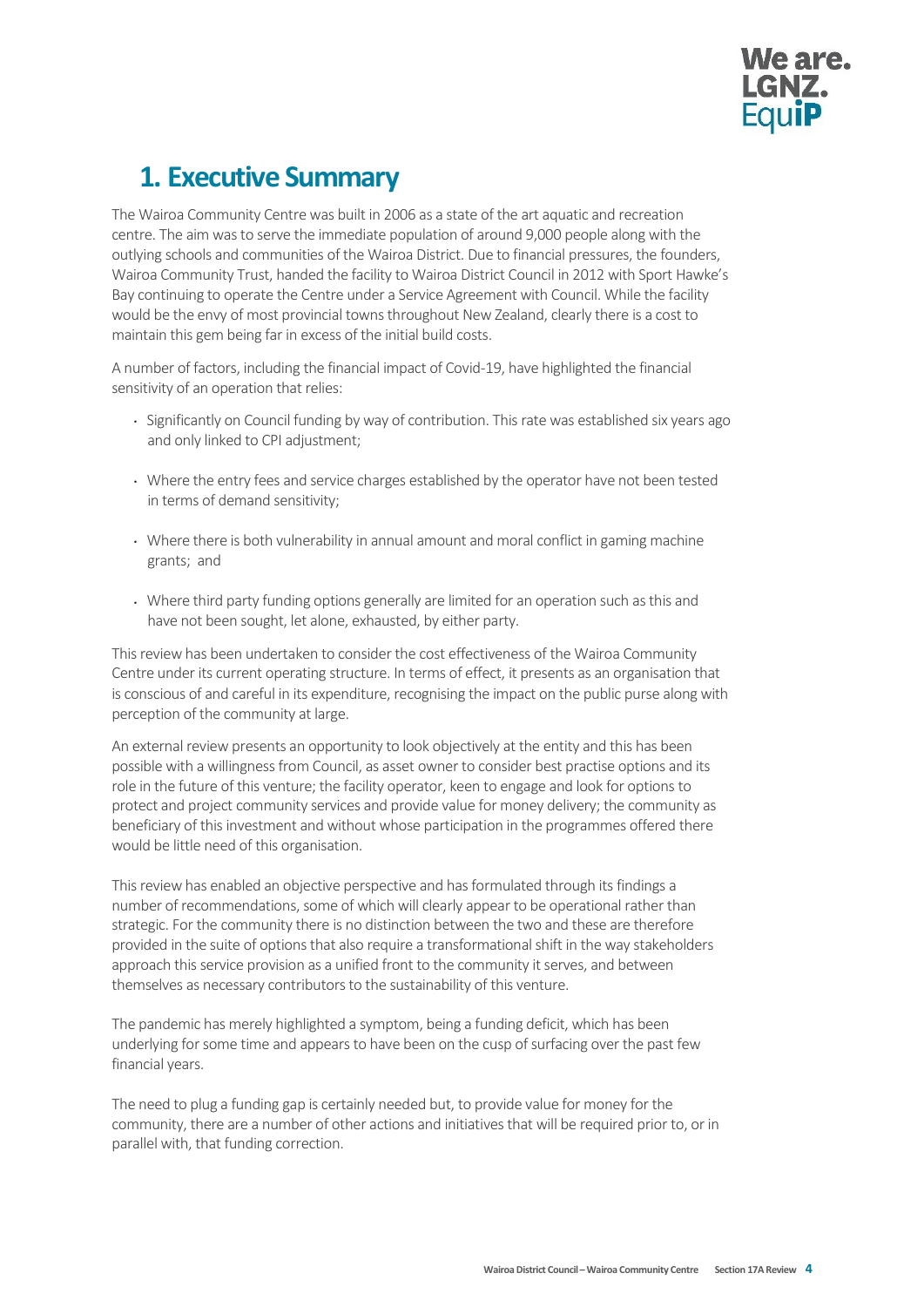

These actions include:

- **•** An agreement to view this venture under a structured governance approach rather than as a traditional and typical annual reporting update to Council;
- **•** The definition of accountabilities and responsibilities for the end-to-end service delivery from asset performance to service performance;
- **•** The cascading of Council's community wellbeing objectives through the delivery of services and ensuring realistic performance measures are in place to monitor this;
- **•** The need for Council to better understand its asset performance and to adequately carry this though into its Long Term Plan 2021-2021 deliberations and consultation processes to enable and ensure transparent decision-making;
- **•** The need for more structured managerial support of the service provider to build strategies and plans around coordinated promotion, business development, service offering, fee and charges setting; and
- **•** A refresh and rebrand to build facility identity and better community connection.

While a crisis may have been the initiator in generating action to review operations, the parties involved will be mindful that any hurried reaction to remedy may not be in the best interests of cost, consensus or community. There appears to be a willingness from all to participate in the solution and, while that willingness remains, it would be prudent to exhaust those options first.

The following guidelines are offered and apply to both the current parties involved, but equally to the initiation of any new Service Agreement, without which the current issues will not be permanently resolved.

#### Joint Obligations

Both parties to acknowledge their roles, responsibilities and forward plan of action(s).

Current funding deficit agreed by both parties with support from Council / Cost Reductions / Third Party Funding / Fees and charges optimised.

Rebranding strategy developed and implemented with a focus on sport, recreation and wellbeing.

| <b>Wairoa District Council</b>                                                              | Sport Hawke's Bay                                                                                                |
|---------------------------------------------------------------------------------------------|------------------------------------------------------------------------------------------------------------------|
| Asset Management Plan developed and<br>adopted (fully costed against levels of<br>service). | Agreement on service delivery of Wairoa<br>Community Centre as core business.                                    |
| Long Term Plan implications costed and<br>consulted on through the 2021-2031<br>period.     | Commitment to additional and alternate<br>funding options beyond Council<br>contribution.                        |
| Formalisation of Council's Wellbeing<br>statements into Performance Indicators.             | Managerial support to reshape and<br>redirect the activities, focus and<br>direction of Wairoa Community Centre. |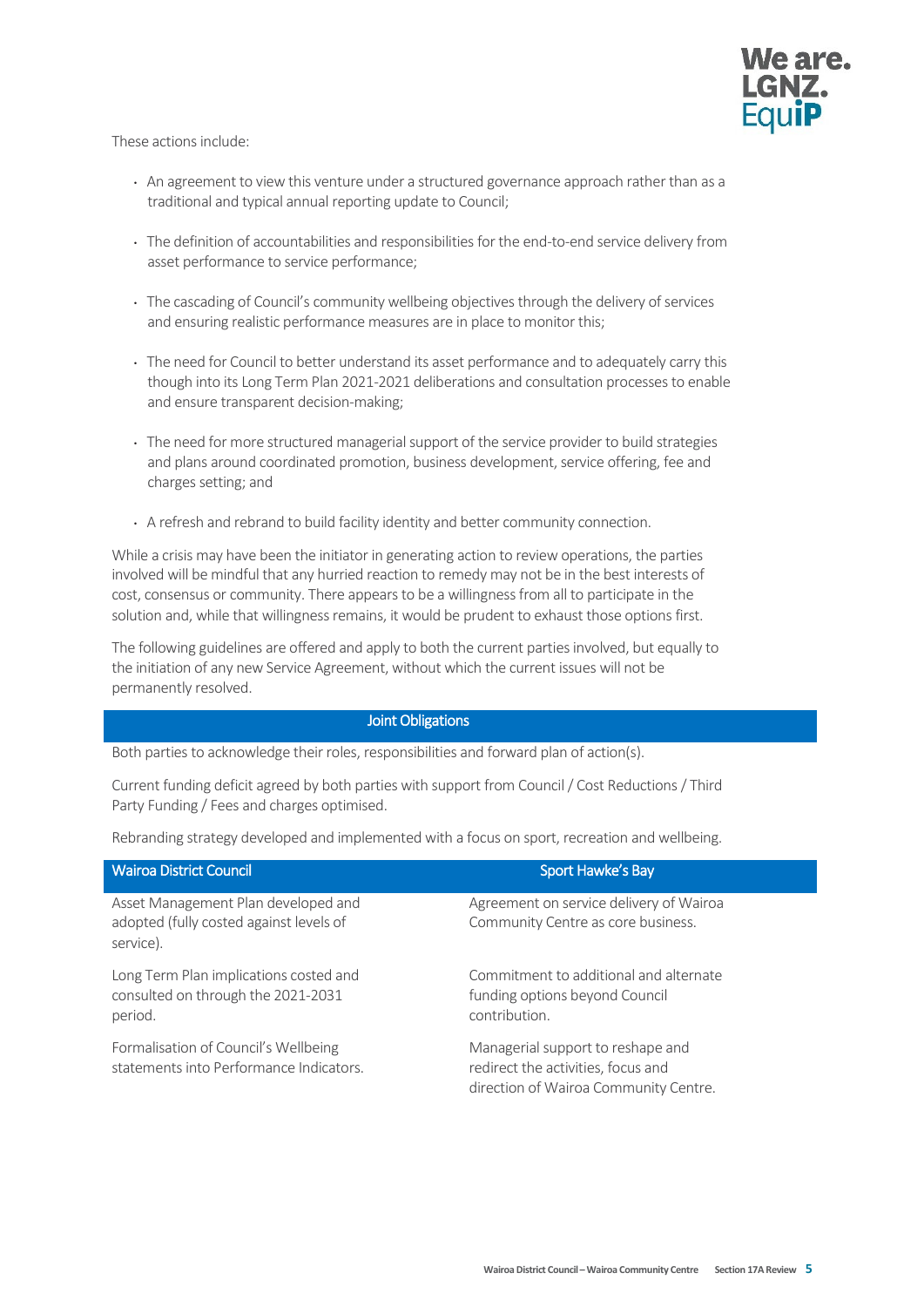

## <span id="page-4-0"></span>**2. Sport Hawke's Bay**

#### <span id="page-4-1"></span>Introduction

#### **SPORTS HAWKE'S BAY: "OUR STORY" (WEBSITE EXTRACT)**

*"Sport Hawke's Bay is dedicated to achieving our regional vision of ensuring the Hawke's Bay community has a life-long love of sport and physical activity.*

*This is achieved through our three main pillars of work:*

- *1. We will inspire the Hawke's Bay community to engage in greater levels of physical activity;*
- *2. We will support regional sports organisations, schools and clubs to run sport more effectively;*
- *3. We will influence key stakeholders to develop and enhance the sport and active recreation sector.*

*Established in 1989, Sport Hawke's Bay makes up a network of regional sports trusts throughout the country. We are seen as being an independent voice of sport and active recreation while also using physical activity to encourage people to live a more active and healthier lifestyle. The Sport Hawke's Bay head office is based at Pettigrew Green Arena in Taradale, with offices also in Waipukurau and Wairoa.*

*Sport Hawke's Bay is governed by a Board of Trustees chaired by Damon Harvey and managed by Chief Executive, Mark Aspden.*

*The programmes and services managed by Sport Hawke's Bay are available for all communities in the Hawke's Bay region."*

#### <span id="page-4-2"></span>Trust Activities

Sports Hawke's Bay provides outreach and community based support for the promotion and development of sport, recreation and activity across the Hawke's Bay Region.

The majority of services are provided by a staff of coordinators and advisers who support groups, clubs, schools and other organisations to better engage in physical activity through sport and recreation.

Primarily based at Taradale, Sport's Hawke's Bay does have an office in Waipukurau in the Central Hawke's Bay to service this Southern area with its suite of programmes and projects. The aquatic complex in Central Hawke's Bay is managed by another party, Aqua Management, on behalf of Central Hawke's Bay District Council.

The Wairoa Community Centre is, however, the only integrated facility which is managed, staffed and run by Sport Hawke's Bay and therefore represents a very different delivery model to the services provided throughout the rest of the Hawke's Bay by them.

A like-for-like comparison of service provision is therefore difficult to make as the complexity of managerial and operational interface provided at the Wairoa Community Centre is not replicated elsewhere in the Hawke's Bay by Sport Hawke's Bay.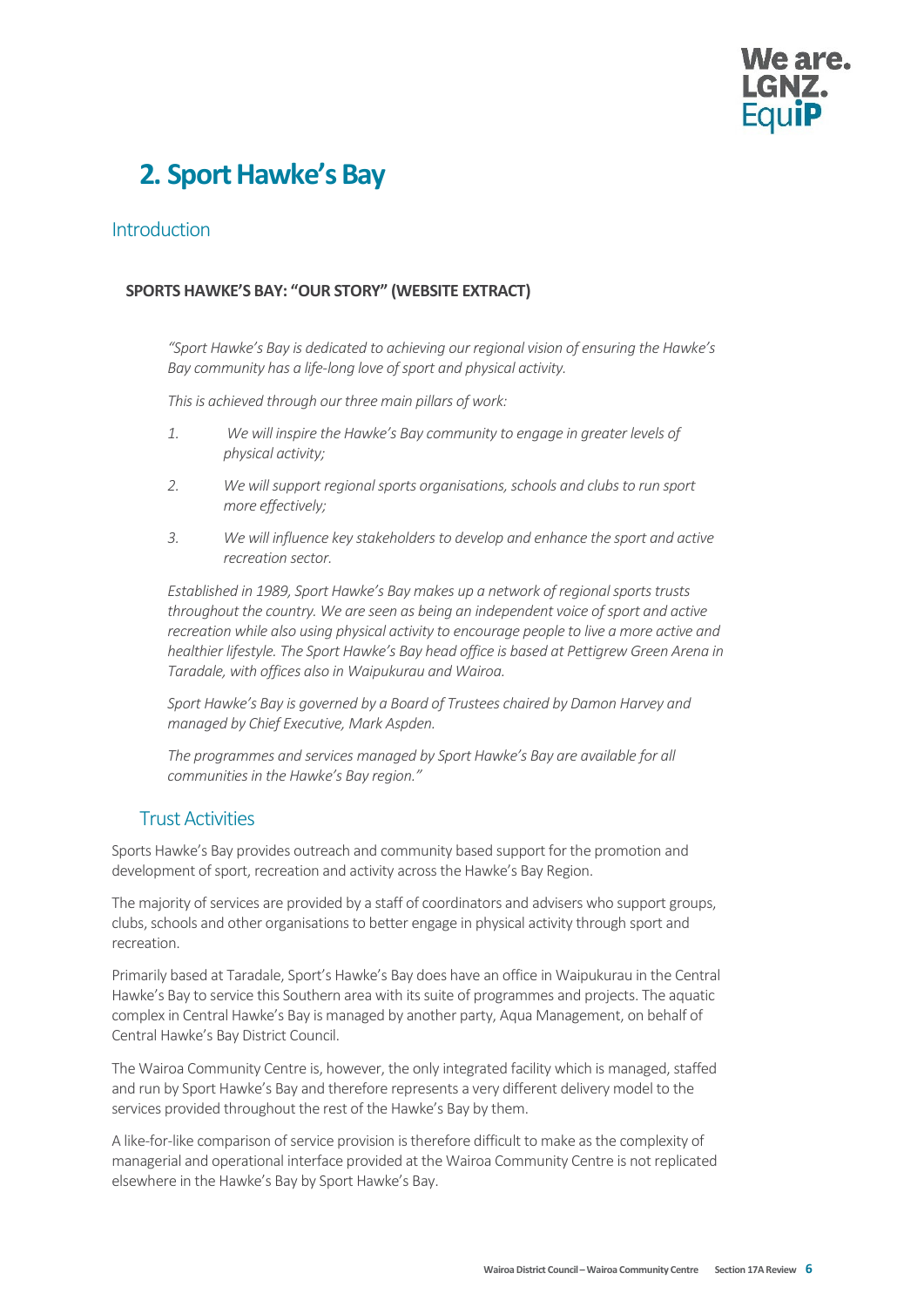

In spite of a 12-year relationship directly managing the Wairoa Community Centre, Sport Hawke's Bay's Strategic Plan 2017-2020 remains silent on the direct running of any facility although it does note the area of identification of facilities where there is a recognised need to service community expectations.

A copy of the Sport Hawke's Bay single-page Strategic Summary is attached at Appendix 2.

As part of this review process, observations and recommendations have been made as to areas of immediate and future focus from an operational perspective. These observations are considered to be relevant irrespective of the service provider in place but are intended to inform Sport Hawke's Bay as to areas of need and focus. Council must also consider these in its relationship stocktake and as a necessary component of a reviewed and revised Service Agreement.

#### <span id="page-5-0"></span>Funding

A driver behind this review is the operating deficit made more significant by the impact of Covid-19. Sport Hawke's Bay has signalled internally that this fiscal issue has been on-going as a result of increased operational costs, specifically staffing, utilities and compliance.

The current operating model sees Wairoa District Council providing an annual contribution to the Community Centre running costs of approximately \$254,000 p.a. with an additional salary contribution of \$30,000p.a. Council had contributed a vehicle in the past, but this funding has been withdrawn pending review. Sport Hawke's Bay bears all responsibility for operational surplus and / or loss.

| <b>Wairoa District Council Contributions:</b> | Annual (2019): |
|-----------------------------------------------|----------------|
| Annual Operating Contribution (CPI adjusted)  | \$254,000      |
| Salary Contribution                           | \$30,000       |
| Total                                         | \$284,000      |

Until financial year end 2019, the Wairoa Community Centre returned a modest surplus to Sport Hawke's Bay. However, an increase in power utilities and staff costs as a result of a shift in minimum wage rates has impacted on their bottom line. Thisis coupled with a significant decline in Gaming Machine funding from \$43,000 (2018) to \$16,000 (2019) which has pushed Sports Hawke's Bay into an operating loss, exclusive of any management fee component, of approximately (\$66,000) in FY2019 and (\$75,000) in FY2020.

Budget estimates for the FY2021 period were forecast to increase this deficit to approximately (\$100,000). In spite of some benefit in staff reduction due to natural attrition, the impact of Covid-19, a more realistic (and lesser) contribution from Gaming Machine income which appears to have been budgeted unrealistically with a \$20,000 improvement on previous year, will see this deficit pushed out beyond a loss of (\$100,000) to a figure in the order of (\$140,000) or greater.

Minor funding revenues have historically been limited to small scale donations, shop sales and other related activities.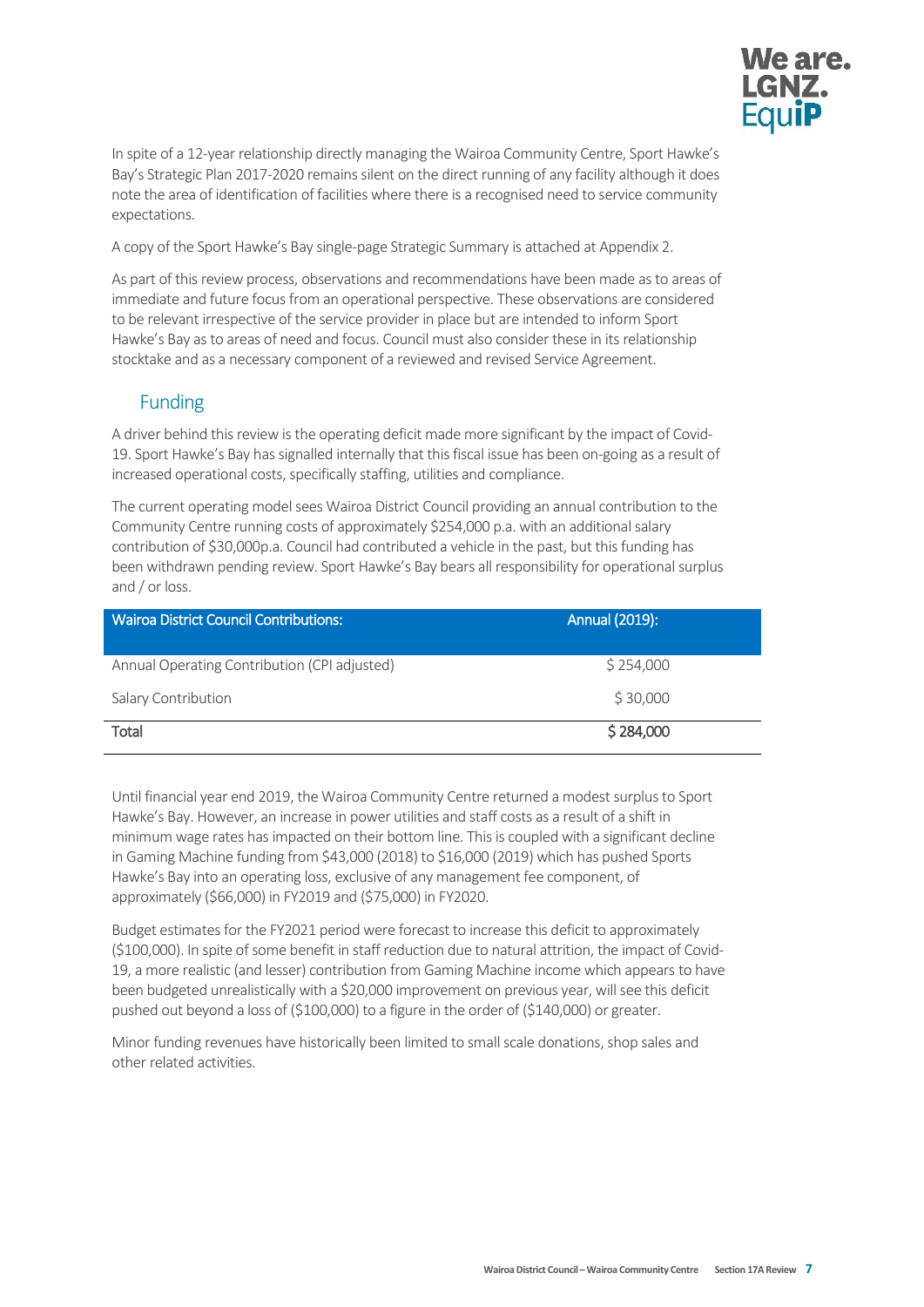

The major bulk funding mechanisms are derived from the following:

| Source:                                      | Annual<br>(2020): | % total<br>revenue: |
|----------------------------------------------|-------------------|---------------------|
| Wairoa District Council annual contribution: | \$254,000         | 46%                 |
| Fee income (entry / membership, etc.)        | \$210,000         | 38%                 |
| <b>Gaming Machine Revenue</b>                | \$33,000          | 6%                  |
| Other Incomes - miscellaneous                | \$50,000          | 10%                 |
| <b>TOTAL</b>                                 | \$548,000         | 100%                |

Other than Council contribution and membership-type fees there has been no additional grant funding or Trust funding sought or attributed to this facility. Any potential government grants or Sport New Zealand allocations are sought and applied for under the Sport Hawke's Bay umbrella to provide community sport and recreation outreach across the entire Hawke's Bay region.

In the 2019 Financial Year, Sport Hawke's Bay received the following revenues at a regional level:

| Source:                        | Annual (2019): |
|--------------------------------|----------------|
| Government Grants              | \$664,622      |
| Sport NZ Funding               | \$909,000      |
| Other Grants                   | \$658,992      |
| Donations (undisclosed totals) | \$116,120      |

A past and potentially substantial funding mechanism has been the Gaming Machine Revenues which are allocated based on the catchment area. The erratic contribution from this source is linked to the volatility in Gaming Trust allocations determined annually and from a dedicated Trust controlling that activity. What is surprising is the budget contribution (2021) against this income stream which sees an expectation of unprecedented Gaming Machine revenues from a comparatively low base in the preceding years.

Unless the Gaming Machine Trust had confirmed a higher budget expectation, and therefore commitment, it seems unreasonable for Sport Hawke's Bay to have arbitrarily considered the potential for a higher pay-out as budgeted. As noted, preparing a realistic budget would have signalled a greater deficit, and sooner, and potentially accelerated discussions around options to bridge that. This level of transparency would be expected of a relationship based Agreement.

Sport Hawke's Bay has not sought funding outside of the traditional sources of service fees and Council, believing Council are best placed to make local representation to service a local need. This includes approaches to local Iwi funders considered as potential contributors and reportedly awaiting approaches prior to settling on their resource allocations. It should be noted that there has been no substantive follow up to this source, but clearly one worth exploring. Exploration of funding from the growing Research & Development, technology and engineering sectors should also be actioned as a demonstration of local commitment and engagement.

A copy of the Sport Hawke's Bay financial statement is provided in the Appendix 1, which include the funding source break-down, both actual and budgeted. Access to the consolidated Sport Hawke's Bay audited financial reports is available on their website.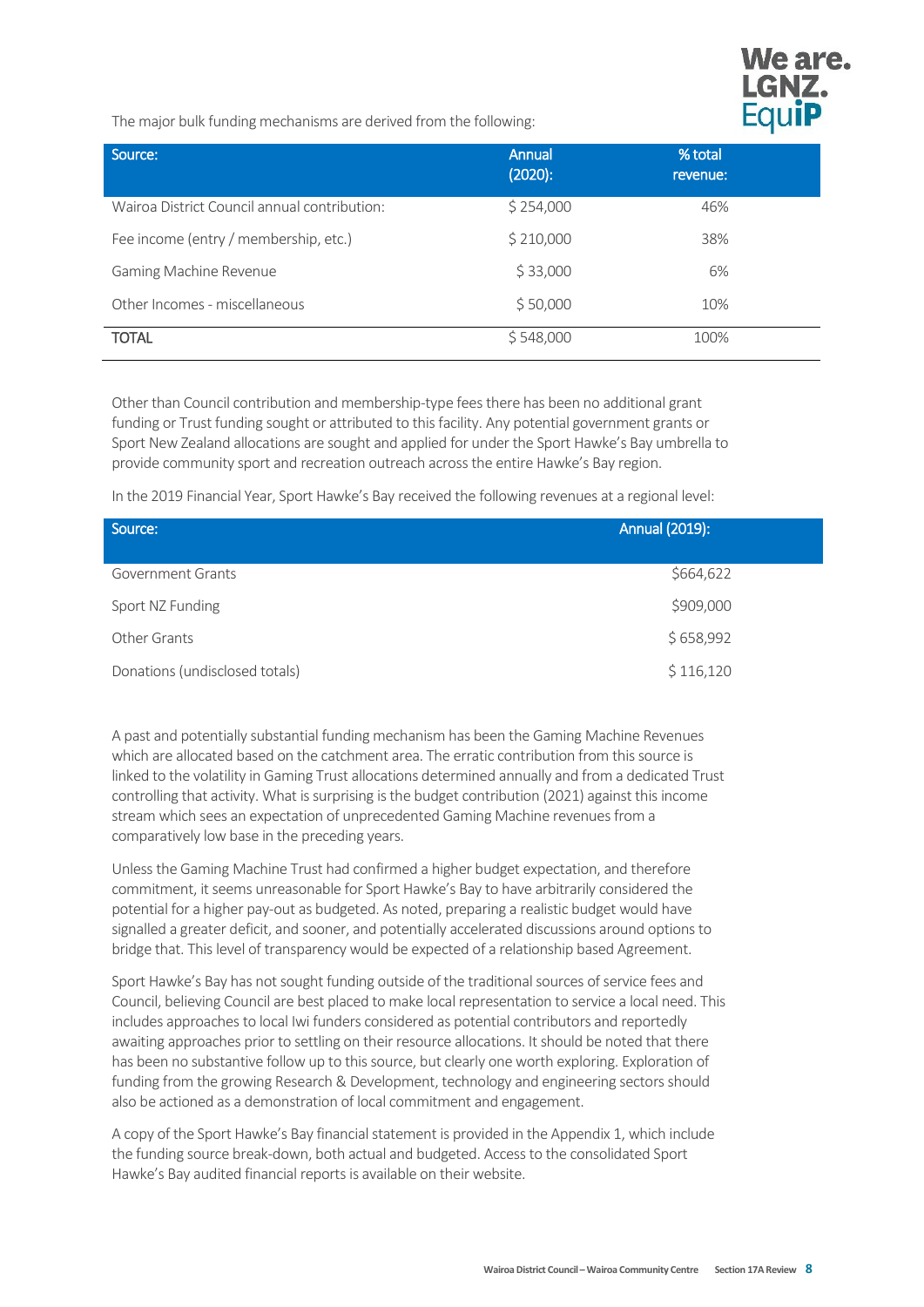#### <span id="page-7-0"></span>Dealing with the deficit



On 3 May 2020 Sport Hawke's Bay signalled to Wairoa District Council their funding shortfall along with a request for financial assistance to bridge that gap and jointly engage in a process to review operations over the balance of 2020.

That request is made up of the following:

- 1. A one-off contribution of \$49,000 to cover the direct impact of Covid-19;
- 2. An increase in the contribution made by Wairoa District Council from \$254,000 to \$300,000 for 2020 / 2021 as a means of "buying time" pending a permanent solution is agreed; and
- 3. To work jointly to review operations and the current funding model with the intention to implement any change from 1 July 2021.

Irrespective of the service provider in place and future operating model option, a funding strategy which includes obligations and accountabilities of all stakeholders is a critical component of any Service Agreement and should be a non-negotiable feature of a new Service Agreement.

Notwithstanding, gaps in the operative Service Agreement should be resolved immediately and include:

- a) Any agreement on additional funding sought and granted, as requested by Sport Hawke's Bay through the duration of the current Agreement to 30 June 2021; and
- b) As a fundamental obligation on both parties into a new Service Agreement from 1 July 2021 irrespective of the Centre Operator.

From a value proposition, the funding gap appears to represent the loss trend and demonstrates a willingness to share in the pain until a solution is reached. It is unlikely, though, that the option can come solely from Council's already likely constrained funds. The "current funding model" is not sustainable if that supposes increased Council subsidy and support alone. Optimisation of fees and charges, alternate third party approaches and enhancement of service programmes must be reviewed and accelerated as a priority.

In addition, Council is considering an initiative whereby the Community Centre's power charge is routed to achieve the All of Government discount, typical of local government operations. As the second largest cost behind staffing, and at around \$80,000 to \$100,000p.a., any relief in the cost of this utility will have a significant impact on the bottom line and so the allocation of utilities to achieve the government discount is required with urgency. However this does not diminish the need to grow revenues at the same time.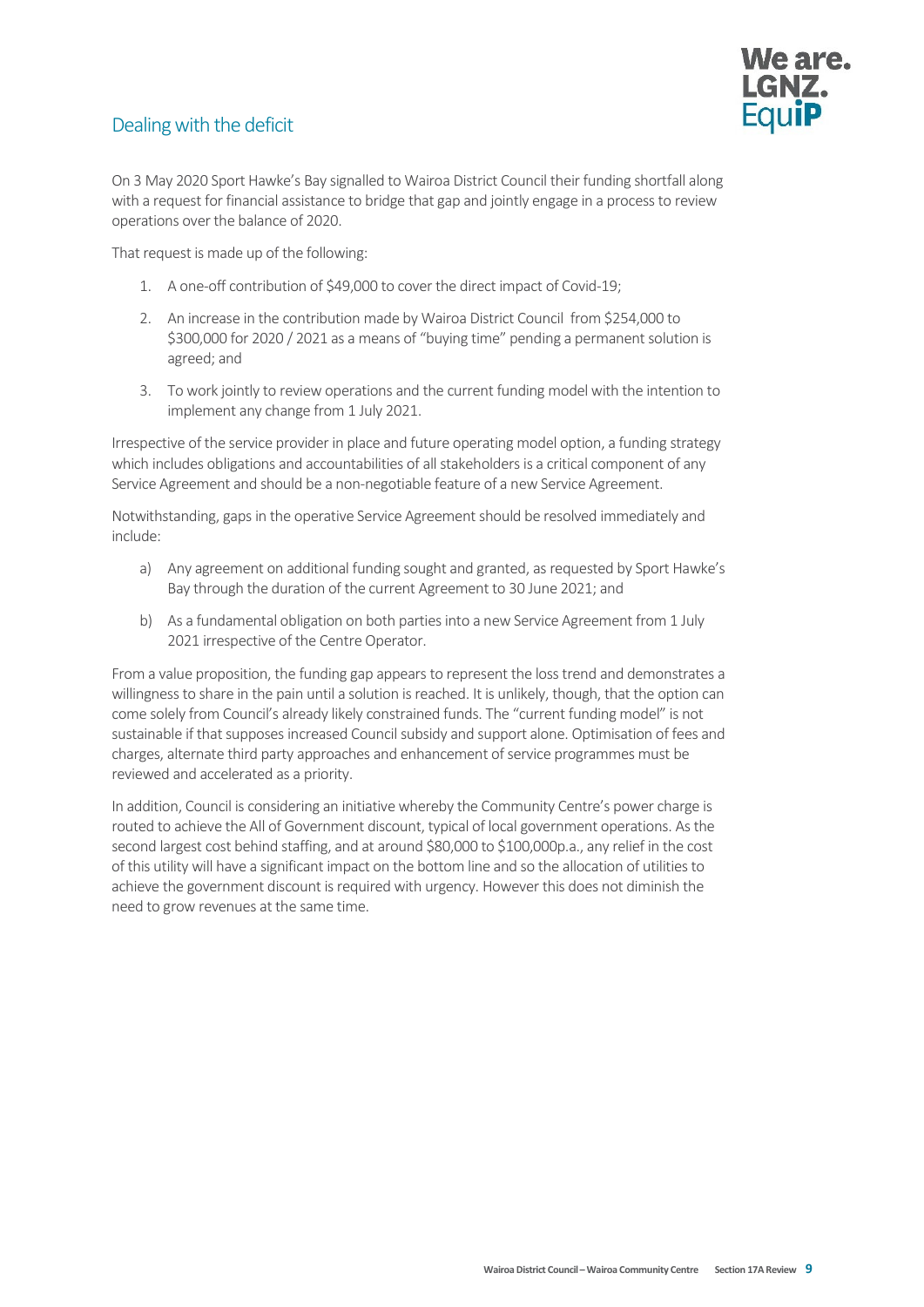

## <span id="page-8-0"></span>**4. Wairoa Community Centre**

#### <span id="page-8-1"></span>Centre Services and Costs

A description schedule on Centre Services is provided on the Sport Hawke's Bay (Wairoa Community Centre) web-site although it should be noted that the descriptors shown on the site are out of date and should be refreshed:

The Wairoa Community Centre is a \$4 million wet and dry facility, incorporating a heated indoor swimming pool, fitness centre, function rooms and gymnasium / stadium, equipped with bench seating and a high ropes confidence course.

The Centre is owned by the Wairoa District Council and Sport Hawke's Bay currently hasthe contract by way of Service Agreement to operate the facility. It is used as a facility in its own right and also as the base for all of Sport Hawke's Bay operations in Wairoa.

#### Swimming Pool

The 25m indoor pool is centre-piece of the Centre and home to a variety of programmes for the Wairoa community including Learn to Swim, Aqua Aerobics, Dive Training, Swimming Sports, Club Swimming, rehabilitation training and lane swimming. A purpose built "learn to swim" pool has recently been constructed and provides a facility for pre and school programmes.

#### Fitness Centre

The Fitness Centre incorporates cardio machines, weight training and aerobic classes. It serves as the local community gym. The Fitness Centre is now located upstairs in, what was, the AFFCO Function Room.

#### Function Room

The Function Room now operates from the down-stairs area formerly occupied by the Fitness Centre. It is a multi-purpose room which can be easily set up for meetings or conferences etc. where an enclosed room is required.

#### **Gymnasium**

The Gymnasium is a multi-purpose venue that can be used for both sporting and non-sporting events.

#### High Ropes Course

Reputed to be the highest indoor ropes course in New Zealand and a sought-after team building or confidence inspiring exercise. Unfortunately the High Ropes Course has been out of operation for the past 2-years as it awaits compliance approval. There is reportedly high demand for this facility and no clear rationale as to why the expenditure on compliance assessment has not occurred which would have contributed, even in a small way, to reducing the operating deficit.

#### <span id="page-8-2"></span>Management and Staff

The Wairoa Community Centre is run by committed and long-time manager, Sara Bird, who reports to Sport Hawke's Bay Chief Executive, Mark Aspden.

Including the manager, there are a total of 18 approved positions with 16 of these currently filled. The two vacant roles are the Gymnasium Coordinator, and Fitness Centre Team Member, both recently resigned and not replaced due to Covid-19 pressures. Two pool team members have also signalled their intention to resign, although this is not yet formalised.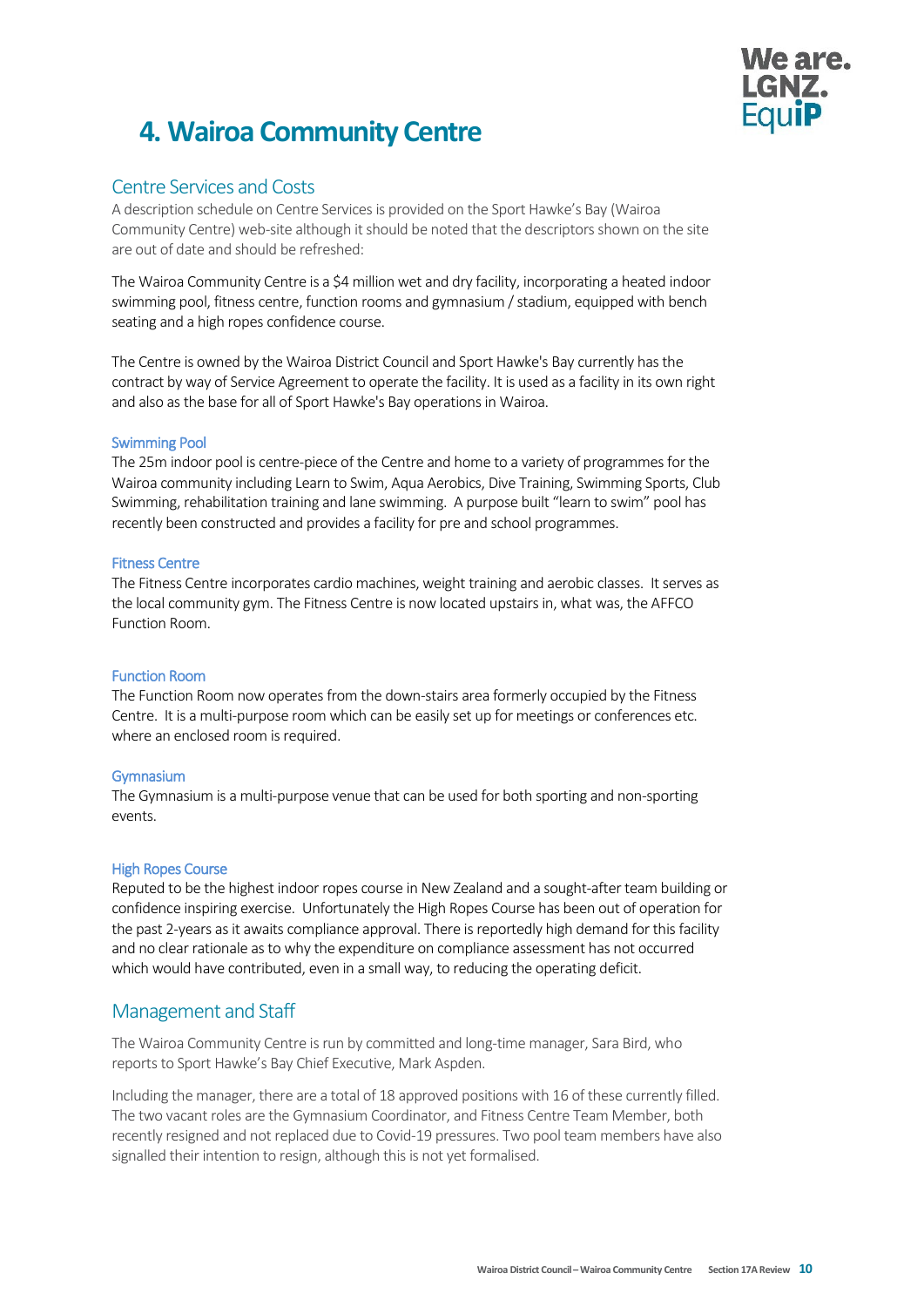

There is no intention to immediately fill vacancies or replace team members who leave through natural attrition. The intention is that current staff will be utilised by extending their hours to cover any gaps. This is a short-term view as any reduction in team members does not translate automatically into cost savings due to the requirements for mandatory supervision of the pool complexes. Some benefit is noted in other staffing areas but no factoring of a decrease in levels of service has yet been determined here.

The Wairoa Community Centre is the only complex that is directly managed by staff of Sport Hawke's Bay. While there is a recognised chain of command back to the Chief Executive in Taradale, the day-to-day operations of the centre are largely left to the Centre Manager who determines staffing; resourcing; communications and stakeholder interactions; minor maintenance works; pricing; programming and scheduling; access of member and non-members; koha usage and entitlement.

Observationally the Centre functions as a discrete and divorced entity from both the regional Sport Hawke's Bay structure and Wairoa District Council. Its service delivery is possibly reminiscent of the operating structure under the initial Wairoa Community Trust and constitutes a "set and forget" philosophy around day-to-day operational management.

Again, observationally, this does not appear to be symptomatic of a remote operation setting their own agenda and pace, and at odds with any strategic or operative objectives from a remote head office, as there do not appear to be any objectives established and at play here.

Extensive community interviewing has discussed long-term committed staff; well qualified in their specialty areas; accessible and communicative; engaging and supportive of community needs

Any service operator cannot shield themselves from operational obligations through geographic remoteness or the distance of "not core business". Sport Hawke's Bay has been responsible for the management for this Centre for approximately 12-years, under Service Agreement from the initiating Trust and now Council. This would certainly appear to constitute "core business" after such a time period. The fact that this activity is excluded from Sport Hawke's Bay's operative and strategic horizons could be remedied and with urgency.

#### The decision is straightforward: If this is not a core business component then exit the activity, or make it one and support it accordingly.

As a core business, it would be reasonable and appropriate for any remote management function to articulate and provide clear direction around:

- Staffing and people-resourcing expectations: including optimising the headcount against service levels required including a review of opening hours to best meet demand;
- Maintenance and machinery operations: demarcation of the roles between General Maintenance Staff and Council;
- Remediation of out-of-service equipment: for example, there appears to be no intention to certify the high-rope course, nor any analysis undertaken on the cost/benefit of doing so;
- *Stakeholder interface*: all interactions with Council as the asset owner including preventative and reactive maintenance, communication and publicity;
- Fee setting: response and reaction to a call for free facilities; determination of fee structures, including fees and charges scaling and discounting; agreement on what constitutes koha and its allocation;
- Access and security; the separation of access points to enhance service hours, even unstaffed;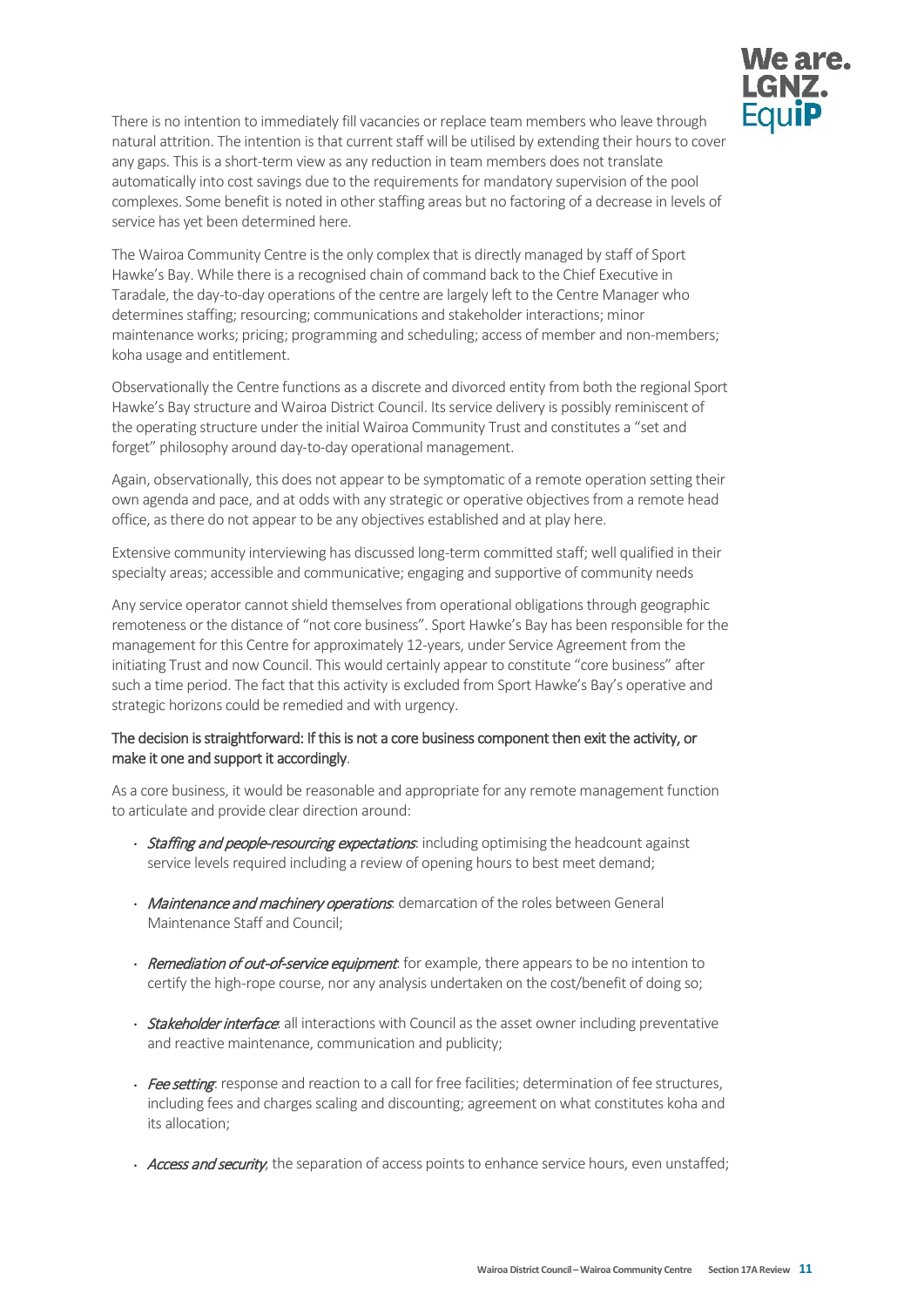

- *Engagement and communication protocols*: the use of social and other media for promotions and specials; "name and shame" around bad behaviour of users; facility issues; upcoming events; access to community services;
- People, equipment and process flows: establishing a clear understanding, with the appropriate systems, to consider site and facility segmentation, access controls, accurate visitor monitoring and fee collection i.e. protracted (6-months) issues with malfunctioning security doors to pool complex making visitor numbers, let alone fee collection, somewhat meaningless;
- Integration: synchronisation of health and wellbeing services including documented plan and objectives for the handling and processing of third party services, including green prescription distribution and access; and
- Council's planning: Input into Council's facility or Asset Management Plan to deal with the increasing requirements around wheel-chair and general accessibility and road frontage access issues.

#### <span id="page-10-0"></span>Community Usage and Value

The Wairoa Community Centre is a venue and facility which is potentially over capitalised for a community the size of Wairoa. It has a Council facing the typical issues of affordability and operational efficiency in a pandemic-impacted, geographically remote, District with a population where service levels which are much less than those offered in larger metropolitan centres is the norm.

However, consistent community use including relatively high patronage from schools suggests that, even operating in its ad hoc manner, that it is adding value to the community commensurate with its cost structures and challenges.

#### However, it could add more value and that will only be possible with a radical rethink as to what its purpose is and with all stakeholders subscribing to that vision.

Centre management is asked to report against a number of performance indicators including visitor numbers, satisfaction metrics, staff training statistics etc. These are prescribed in the Service Agreement and form a traditionally vanilla benchmark against which services are designed to be assessed.

For any KPIs to be meaningful would require a more robust blend of quantitative and qualitative assessment and a more rigorous definition of the statistical baselines supporting it. It would be beneficial if performance indicators were aligned with Council's financial and non-financial performance indicators required of its Long Term and Annual Planning cycles.

For those, particularly the non-financial measures, to be meaningful would require a significant challenge to the traditional question sets of "x% satisfied with…" to a more comprehensive measurement framework around agreed and requisite Council "Wellbeings" in general and how these are being supported.

Facility users appreciate and value the significance of this complex but stress ongoing issues with appearance, maintenance and upkeep. A consequence of dealing with a well-specified building at design and build stage is the cost of ongoing maintenance, the access to replacement parts, and the availability of local trades to service, install and support.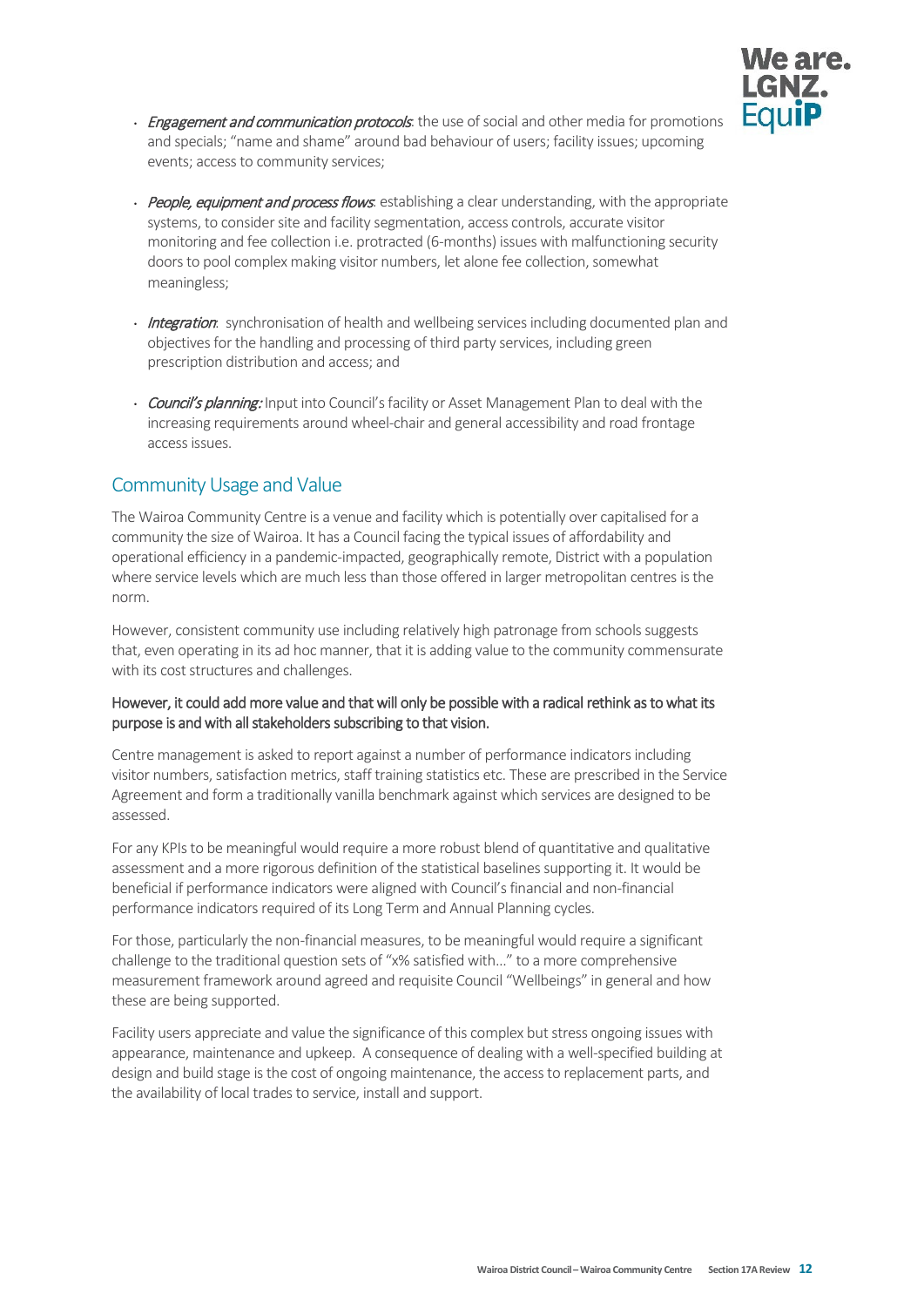

This is an on-going dilemma to both Council and operator and is likely to be resolved through the following:

- **•** Development of a comprehensive, not necessarily complex or voluminous, Asset Management Plan which recognises both maintenance and renewals options, along with options for retrofitting poorly performing components such as the plumbing systems. This is the responsibility of Council, with operator input, and is critical in informing the Long Term Plan to provide a further means of consultation along with operational transparency;
- **•** A cessation to the current practise of "tinkering" to resolve mechanical or equipment issues. While well intentioned, this masks the inevitable, often compounds the issues, and delays the opportunity to remedy cost-effectively; and
- **•** Transparency in the cost and consequence of maintenance and upkeep, along with the provided rationale as to the cost of service. A minority call for "free access" to the facility on the basis that it is a community service, should be countered with the rationale around cost of service and its funding options and therefore value offering, i.e. the impact on rates or the challenges of the lottery of Grant Funding. Long Term Plan consultation is a good mechanism for this but so too is upfront and transparent community engagement.

The genesis of this facility was to provide a hub for community engagement, gathering, and wellbeing; the focus very much on "Community" forming its name. While a community focus remains valued and generally appreciated, the passage of time has resulted in a loss of identity.

The Centre still gathers community, but it does so through (aquatic) sport, recreation, health and wellbeing, and these drivers and attributes are blatantly missing from its brand. The impact of this is a failure to stress to the community the purpose of the complex, and also a failure to attract new members, subscribers and users from both the local and transient / tourist population.

The determination of brand values is a responsibility of Council. The support and demonstration of those values and brand structures sits with the operator, in this case Sport Hawke's Bay.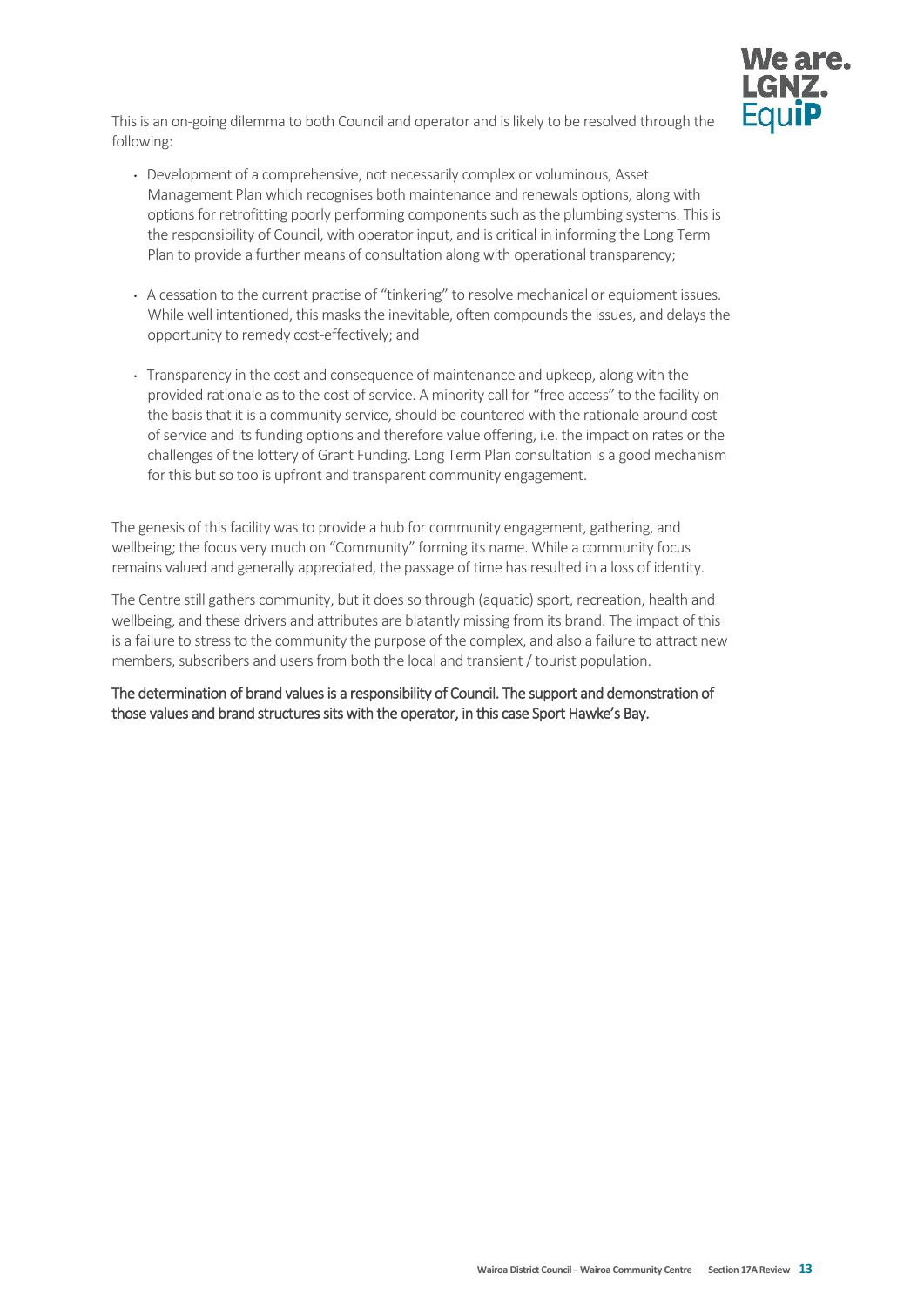

## <span id="page-12-0"></span>**3. Operating Model**

#### <span id="page-12-1"></span>Current Operating Model

The Wairoa Community Centre was built in approximately 2006 by Wairoa Community Trust with the purpose of providing a first-class recreational and sporting facility to benefit the residents of Wairoa. However, notwithstanding the long-term maintenance and renewal profile required, the operational cost to service this \$4million facility proved greater than that able to be sustained by the Trust, with ownership of the facility transferred to Wairoa District Council in July 2012. This transfer was unexpected and therefore unplanned by Council. However, passing years has not resulted in a formalised embrace of this asset and therefore any reference to its maturity lifecycle costs.

To enable on-going community value, Sport Hawke's Bay, which had held the operating contract since 2006 under the Wairoa Community Trust, was contracted by Wairoa District Council to undertake day-to-day management of the facility with responsibility for all fees and revenues and associated operational cost.

Wairoa District Council, as asset owner, has responsibility for all facility maintenance and renewals, although no formal asset or facility management plan is currently in place. An assessment of the 30-year maintenance schedule was carried out in 2013 although there is little evidence that this is being generally or specifically adhered to.

#### <span id="page-12-2"></span>Operating Model Options

The following options have been considered through this review process:

- 1. Close the facility permanently or reduce its accessibility for extended time periods;
- 2. Maintain the intent of the current contract with Sport Hawke's Bay's responsibility for all revenues and surplus and/or loss;
- 3. Transfer the day-to-day operational responsibility to Council, or to Council's alternate selected service provider;
- 4. Redefine and agree a revised governance and operational model between Council and Sport Hawke's Bay ensuring institutional knowledge and capability is retained.

These options will be explored below as Options Assessment.

#### <span id="page-12-3"></span>Options Assessment

The following commentary further expands on the Operating Model Options as summarised above:

#### 1. Close the facility permanently or reduce its accessibility for extended time periods:

This option has not been signalled by either Council or Sport Hawke's Bay but must be an option in a community naturally grappling with issues of affordability against a relatively low population base and a Council always cognisant of the cost of servicing the community effectively and efficiently. The Wairoa Community Centre would be considered a jewel in any provincial New Zealand town and there is a cost to servicing, maintaining and providing this facility likely beyond the, then, Council's expectation as an unexpected beneficiary of this asset.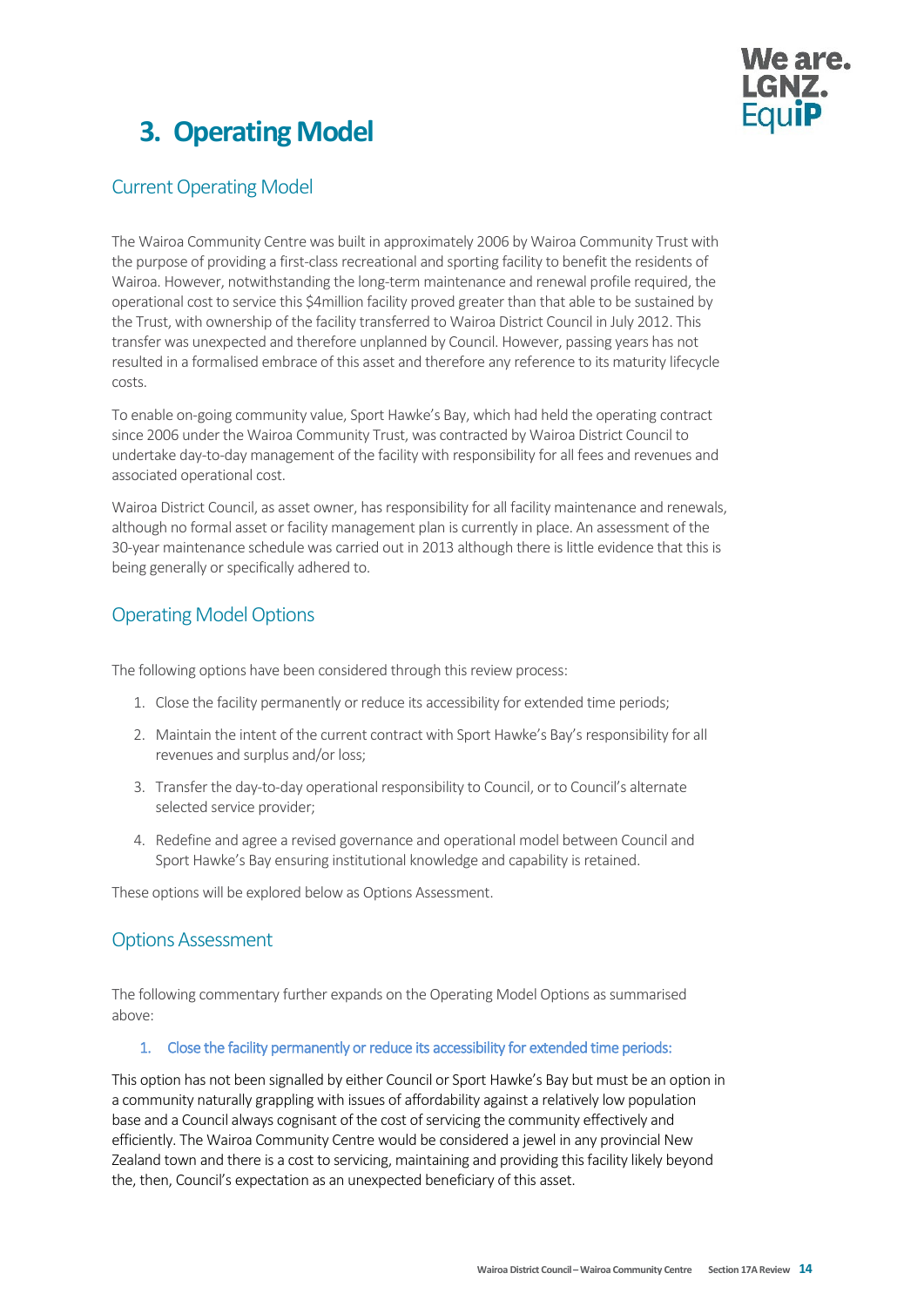

Partial shut-downs for extended periods would likely serve little in reducing operating costs. Staff cannot be turned on and off, and new recruits require training and development; utility costs remain largely unaffected as the cost of reheating the pools need to be factored against the cost of regulating current temperatures; additional impact of equipment stand-downs and re-starts on filtration systems, pool coatings etc. would need to be robustly quantified but anecdotally would likely come close to maintaining current operational costs.

Shutting down the smaller 'learn to swim" pool, while allowing some relief in staff and utility costs, will have a reputational impact on level of service reduction and community dissatisfaction reflected at both the service operator and Council.

#### 2. Maintain the intent of the current contract with Sport Hawke's Bay's responsibility for all revenues and surplus/loss:

While possible for the period of the current contract, a hard-line approach to enforcing contract terms over relationship would appear to be short-sighted unless it served the purpose of either party in accelerating the demise of the contract with Sport Hawke's Bay and exiting their operational management of the facility. Sport Hawke's Bay, while clearly aware of their financial exposure at the time of entering into the Service Agreement, has not adequately anticipated changes in costs and pressures on revenues. Their business is stated as not being facility management but, regardless of that, in subscribing to this management contract they should have recognised the additional responsibilities of such a venture and adjusted their core business model and expectations accordingly.

Prior to their relationship commencing with Wairoa District Council in 2012 Sport Hawke's Bay had 6-years of running the facility for the Wairoa Community Trust. With a twelve year total operating timeframe it would be a stretch to consider this non-core.

For a Trust, as Sport Hawke's Bay is, the role is to generate funding and revenue streams to execute programmes and community support and therefore is not intended to be a financial benefactor to the extent of sustaining operating losses. The consequence of maintaining the contract or Agreement in its current form will likely see Sport Hawke's Bay naturally exit at some point, with thislikely sooner rather than later given the expiry of the existing Agreement mid-2021.

The operative Service Agreement currently concludes on 30 June 2021 and a renegotiation of all terms will be required in early 2021. If the intent of this process is to enforce the current Service Agreement, that will require specifying the responsibility for additional funding.

#### 3. Transfer the day-to-day operational responsibility to Council, or to Council's alternate selected service provider:

This option could be triggered as a consequence of option 2, above, playing out either intentionally or through inaction.

The management and operation of an aquatic recreation facility is specialised in terms of both general and specific compliance; qualified staffing; facility maintenance; and scheduling. It is unlikely that Council has the capacity or capability to assume day-to-day management and therefore will need to factor additional cost to service. Considerations such as Minimum versus Living Wage Rates will have an immediate and further detrimental impact on costs. Irrespective, there are changes to the line management and hierarchy required of the current operator and these would be no different to expectations of any other provider.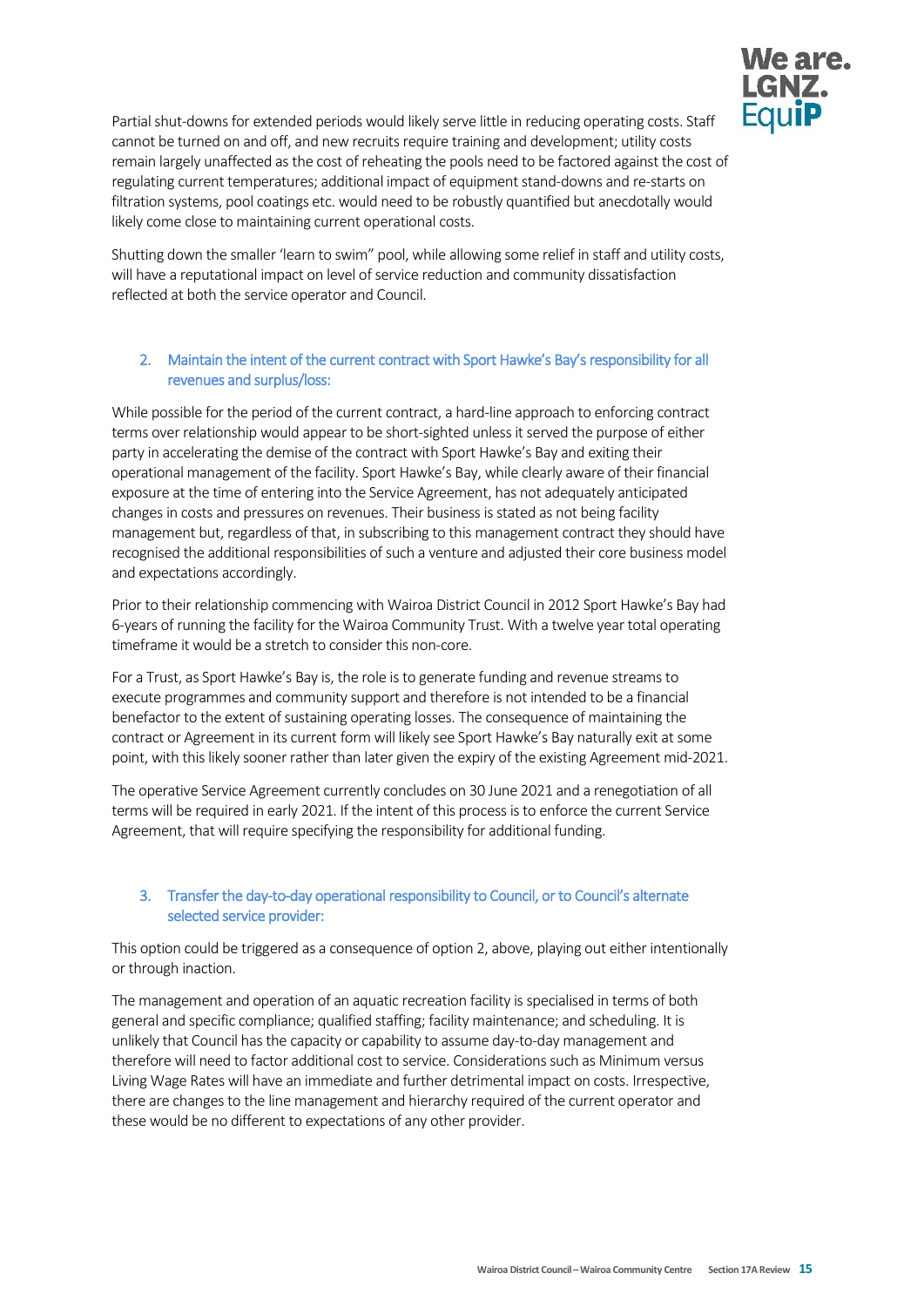

Should an alternative service provider be considered, Council will be aware that:

- **•** A commercial operator will have clear and reasonable expectations around Return on Investment or minimum Profit margins which will likely require an increase in fees, and therefore eventual reduction in membership, or a reduction in service levels, or both.
- **•** Any trust interested in taking up this contract will have similar expectations as Sport Hawke's Bay intends. Council will also be mindful that their involvement in this facility and service came about through the default of the establishing Trust and the transfer of the Asset to Council. Council will be cognisant of its role in ensuring, or at least supporting, financial viability of its partner so as to lessen any future impact of "failure" and therefore promote a sustainable venture. In its current state, this venture is not sustainable.
- 4. Redefine and agree a revised governance and operational model between Council and Sport Hawke's Bay ensuring institutional knowledge and capability is retained:

There is a desire from Sport Hawke's Bay to work in good faith to maintain their involvement in the management and operation of the Wairoa Community Centre. There is also a desire by Council to achieve community outcomes through the efficient operation of this Centre which does not require them to be "hands on" in its operation.

Covid-19 has played a part in exposing the financial risks of this facility but more significantly is the highlight of a failure by all stakeholders to engage in a structured process where the accountabilities, responsibilities and expectations of all parties are agreed and monitored.

Any of the options noted will require the establishment of a governance body tasked with aligning the community drivers required of Council with the efficient processes, structures and measures required of any capable and committed operator.

For convenience, the relationship has been undertaken and reported as a typical Council annual update, similar to Libraries, Roading, Water and Refuse and Recycling.

The nuances and complexities of this community infrastructure require a more directed and corporate-type governance undertaking and commitment, along with a clear demarcation between asset owner (and the responsibilities of maintaining that asset) and service operator (including the responsibilities for funding and delivering a sustainable business model).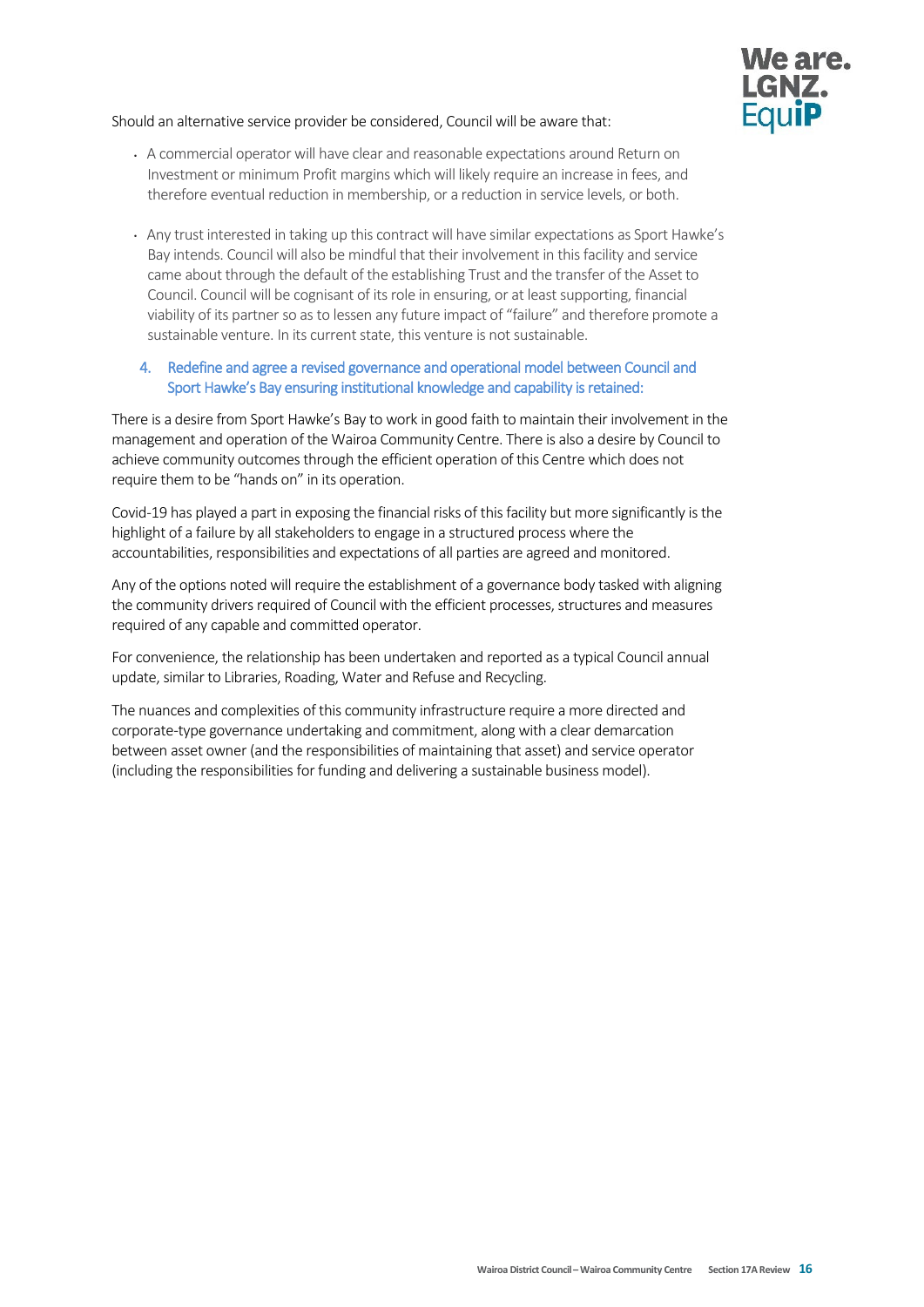

## <span id="page-15-0"></span>**5. Section 17A Findings & Recommendations**

#### <span id="page-15-1"></span>**Findings**

1. The current service provision is considered to be efficient in terms of a focus on financial cost control. Part time staff are remunerated largely based on the minimum wage and careful regard is made prior to any expenditure on promotion, maintenance or general expense. In a community facing the typical pressures of service and infrastructure affordability, the stewardship around financial expenditure is very considered and controlled. Sport Hawke's Bay has not levied any management fee including HR and backoffice expenses, which would normally feature in such a Service Agreement and yet had committed to retaining and paying all staff over Covid-19 restrictions in spite of their noneligibility to the wage subsidy.

While cost efficient, there is scope to improve the financial viability of the Community Centre through a coordinated approach to third party funding options, notably at a local iwi and corporate level, along with past and current patrons; to focus on targeted promotion; and to engage in robust planning, notably around business development and promotion.

2. A level of operational comfort has led to an element of complacency as a consequence of a long history of no major issues or problems. Key Performance Indictors have shown consistent trending against somewhat generic descriptors. The impact of Covid-19 has led to a major decline in membership revenue against a consistent cost base. However, this pandemic fatigue is merely symptomatic of a suite of issues that should be addressed in order to transition this Centre from cost efficient to operationally effective in all its facets.

#### <span id="page-15-2"></span>Recommendations

- 3. The Wairoa Community has expressed confidence in the Wairoa Community Centre as adding value based on cost of service. However, in the absence of a well-articulated purpose and rules of engagement, there is little consistency as to how that value is assessed or delivered. There needs to be no defence around "free" services, rather a clear understanding as to the cost of service provision under various operating models with this made clear to the community. There is need to initially understand the cost and value relationship, and to translate that understanding into the public domain.
- 4. The relationship between Wairoa District Council as asset owner and Sport Hawke's Bay as facility operator is poorly defined and therefore delivered. Financial pressures attributed to Covid-19 challenges have highlighted pressures which should have been apparent despite the pandemic. The past cannot be altered but these lessons should serve as a platform from which a relationship is formed and develops with the expectation of frankness, accessibility and community centricity. The future structure requires a governance model that operates with an understanding of commercial drivers and challenges and extends itself beyond the security of traditional local government or NGO remits.
- 5. The operative Service Agreement outlines responsibilities but fails to reinforce accountabilities. Linked to relationship development is the need for concise and clear accountability between asset owner and operator including funding obligations, asset stewardship, etc. Given the Service Agreement is due for renewal, renegotiation, or other, linked to the 2021/2022 financial year it would be prudent to consider this as a **refreshed** partnership.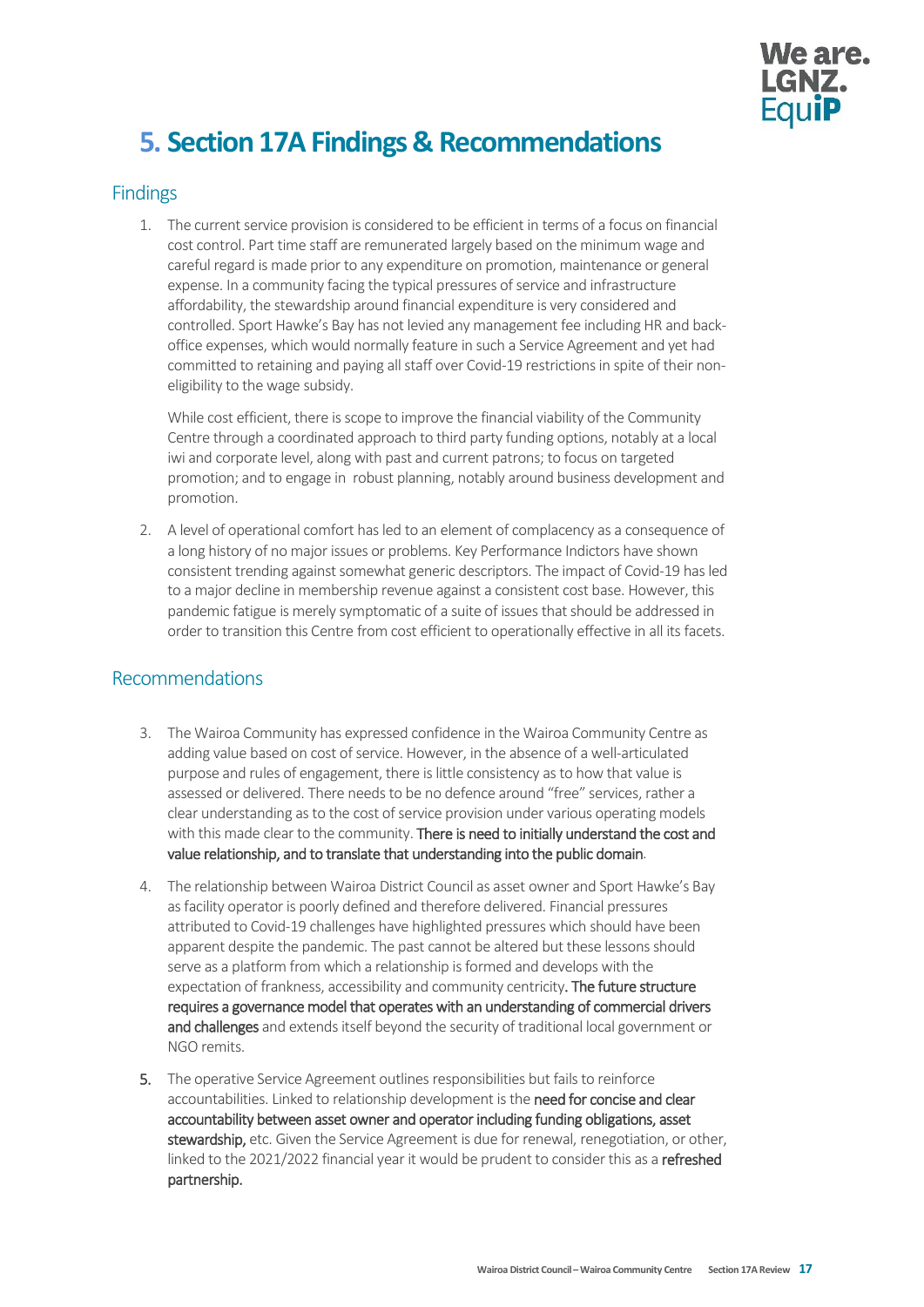

- 6. There appears to be a management disconnect and therefore poor alignment between Sport Hawke's Bay Management and Wairoa Community Centre Management. Facility Management not being "core service" is no defence with this having been core service for over a decade. Now is the opportunity for Sport Hawke's Bay executive to engage with centre management and staff as an integrated business, rather than as a disenfranchised satellite. Management support, structures, reporting, challenge, accountabilities and approvals need to be enforced for the protection of staff as well as the ongoing confidence of management.
- 7. Systemic planning failures will continue to plague this facility and its users until they are addressed. Included here is a succinct and costed to level of service Asset Management Plan with remediation schedules and accountabilities included. This enables community consultation via the LTP process particularly in terms of cost attributes and value expectation. At an operational level, plans for fees and charges determination; business development plans around extending and enhancing service delivery; engagement plans relative to complementary service providers, etc. should be developed to provide the necessary roadmap against which performance can be assessed. There is merit in going back to first principles in terms of planning, and this is likely to be a joint effort between the two major stakeholders.
- 8. The Community Centre is suffering from a lack of identity. The foundation is in the provision of sport, recreation, health and wellbeing to the Wairoa Community but there is no tangible reflection of that purpose in either the facility name or its appearance. Nor is there any celebration of local success within the Centre. Success can be demonstrated as both sporting prowess, but also perseverance and commitment. While the actual delivery remains hidden within a large warehouse and needs to be sought out there is an opportunity missing in brand visibility and the resulting exposure that this has on membership, participation and user numbers.
- 9. Sport Hawke's Bay has sought relief from Council, as primary funder and asset owner, to remedy their current deficit, and to work collaboratively in eliminating any future losses, albeit at the expense of Council. There are opportunities for Council to provide indirect assistance in cost reductions (power and utilities) as there are for Sport Hawke's Bay to challenge and prove their current operating model around staffing and resourcing as a cost, and game funding as a viable revenue stream. Additional government or Sport New Zealand funding appears unlikely in the context of Trust allocations, but alternate funding streams (iwi / corporate / past patrons and benefactors) have not been progressed, and should be.
- 10. Contractually the agreement between Wairoa District Council and Sport Hawke's Bay to manage the Wairoa Community Centre expires on 30 June 2021. A thorough assessment of the options outlined in this review is possible and both parties should have an expectation that post-30 June 2021 the future is planned and appropriate rather than forced and urgent. Where there is a willingness to work together, as has been signalled, that would be seem to be the logical place to start but involves the willingness to be open and transparent in terms of expectation, and clear and uncompromising in terms of purpose and intent around community outcomes and delivery.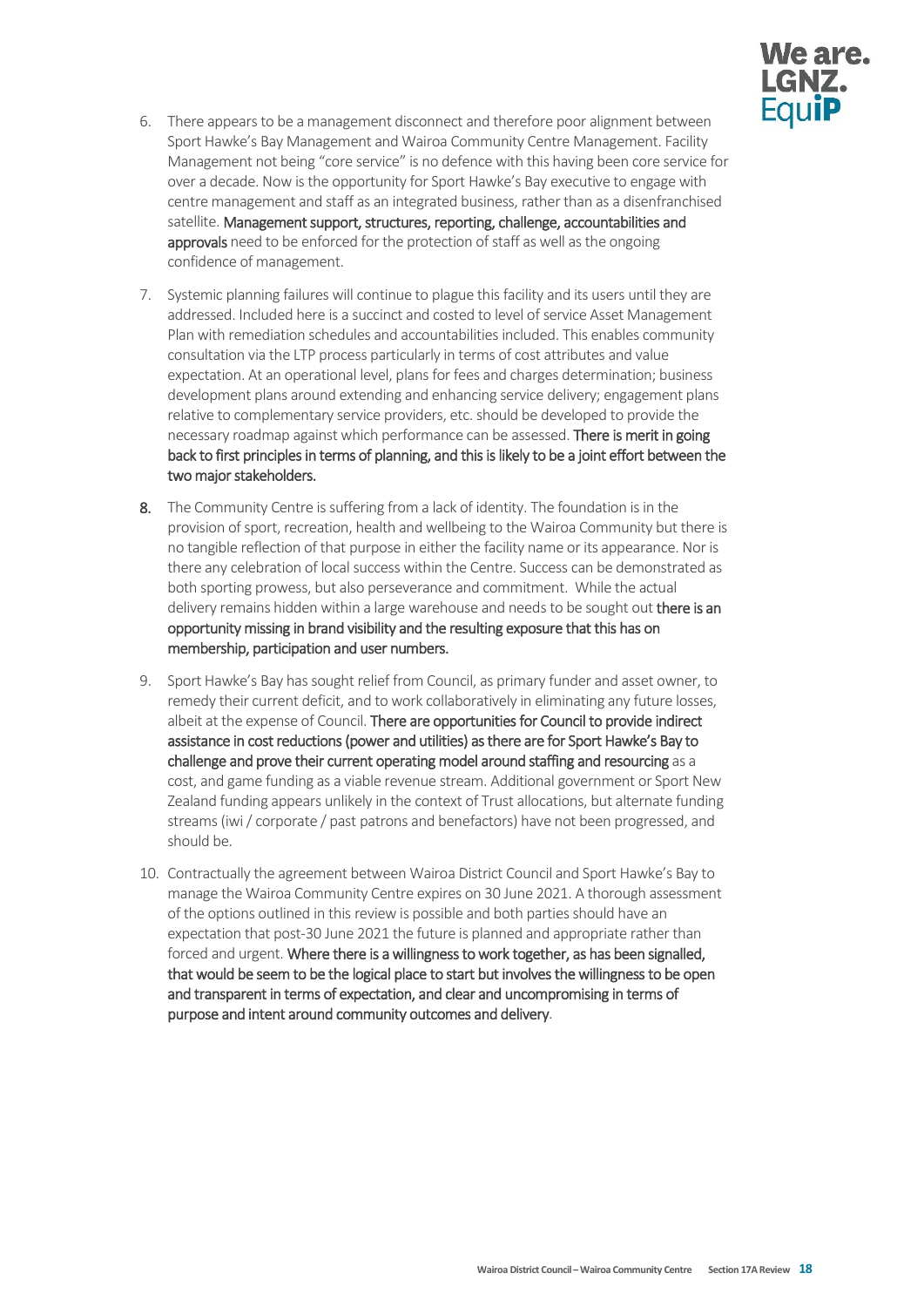

## <span id="page-17-0"></span>**6. Methodology and Interview List**

#### <span id="page-17-1"></span>**Review Methodology**

The review focussed on if, and how, the current Community Centre arrangement and investments are cost effective, relating to the provisions of Section 17A of the Local Government Act.

The review has been completed using a combination of desk-based assessment of relevant documentation as well as onsite interviews with key Council and Trust management, staff and external stakeholders, with reference to the Community Centre service.

The Wairoa District Council ("COUNCIL") has requested a Section 17A Review of the Wairoa Community Centre services and estimated cost effectiveness and value for money, with specific emphasis on the current levels of investment and delivery in the context of COVID 19.

The review has taken cognisance of Council's COVID 19 recovery and new financial envelope and seeks to ensure the Community Centre services align to this new context.

Council has undertaken this review of its current Community Centre investment and service delivery by the Trust to assess cost-effectiveness.

This Section 17A Review of the Community Centre service has covered:

- **•** The level of investment and community return from Council compared to other Hawke's Bay councils where this is possible; and
- **•** How cost effective and robust the current Trust activity is, and what the opportunities for future improvements are.

Integrated into the Section 17A Review we have been asked to:

- **•** Evaluate the longstanding partnership arrangement between Trust and Council; and
- **•** Consider if and how any additional revenue sources are being targeted and pursued.

A Section 17A Review of the Community Centre has assessed cost effectiveness in service delivery across:

- **•** Council funding and expectations of delivery versus other council funders (respecting and protecting other Trust – Council relationships and arrangements);
- **•** Trust Governance;
- **•** Trust Wairoa Community Centre Management;
- **•** Wairoa Community Centre Service Delivery; and
- **•** Wairoa District outcomes.

The Review has identified opportunities for continuous improvement and provides recommendations based upon opportunities for improved efficiency and cost- effectiveness, as per Section 17A protocols.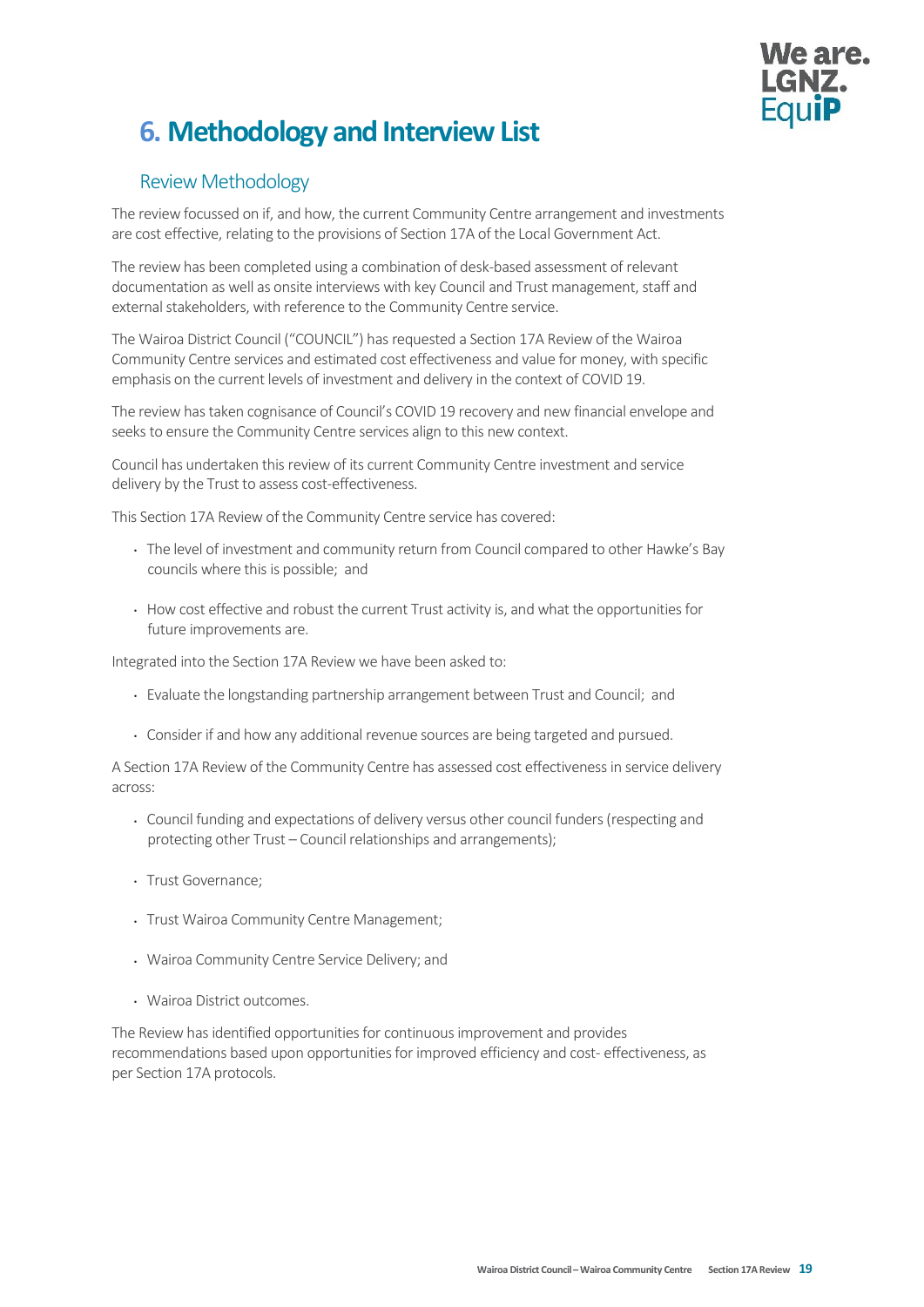## We are. LGNZ.<br>Equi**P**

#### <span id="page-18-0"></span>Interview List

#### Wairoa District Council

- **•** Interview elected members and the Mayor.
- **•** Interview CEO.
- **•** Interview key Council SLT and management in the community engagement domain.

#### Sport Hawke's Bay

- **•** Interview Trust Governance and Chair.
- **•** Interview Trust CEO.

#### Wairoa Community Centre

- Interview Community Centre management, staff and volunteers.
- **•** Interview Community Centre users and stakeholders.

#### **Other**

- **•** Desktop review of third party funding options; and
- **•** Assessment of cost effectiveness of current service provision.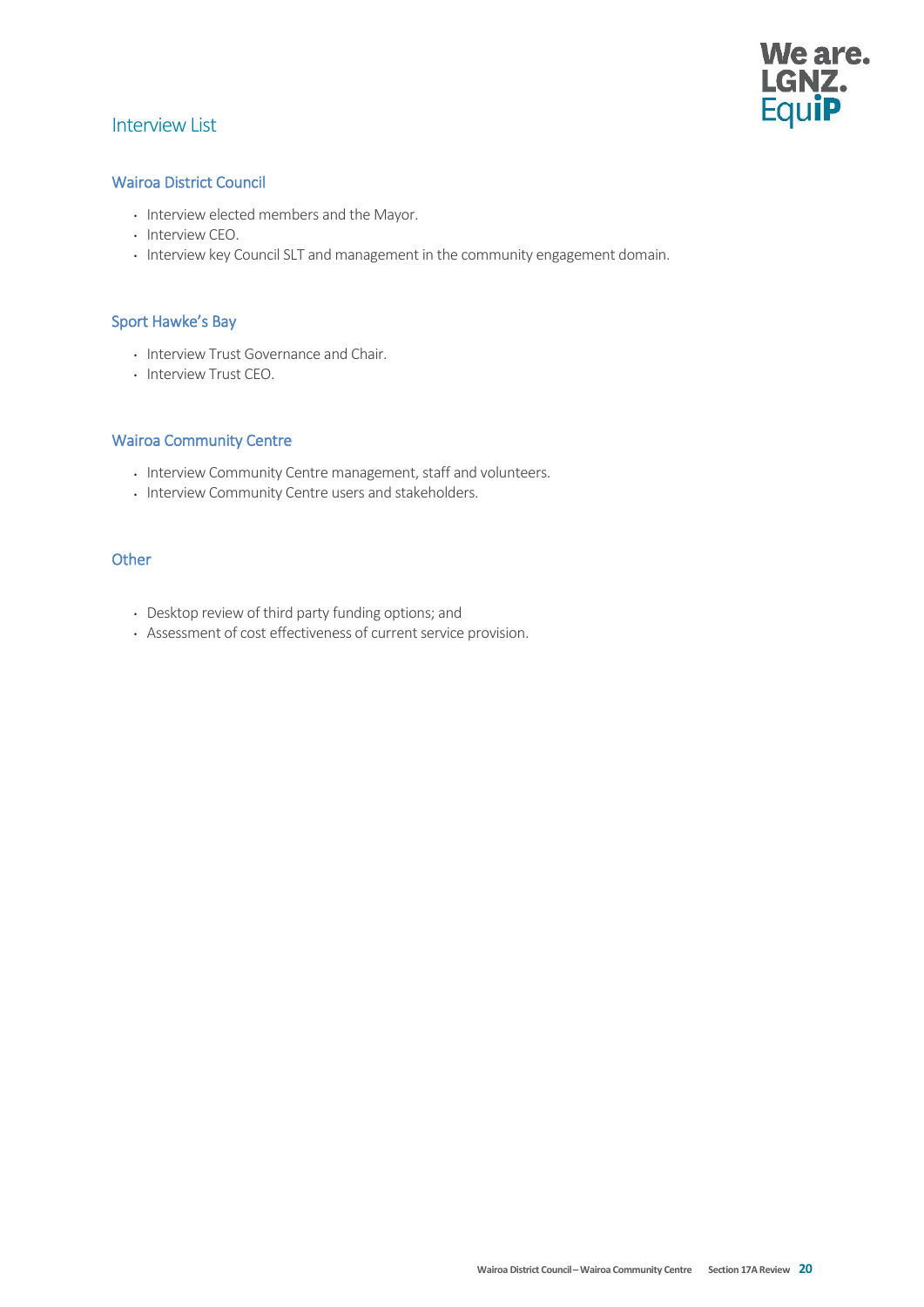# **We are.**

## <span id="page-19-0"></span>**7. References & Appendices**

#### <span id="page-19-1"></span>References

- 1. Sport Hawke's Bay: Request to Wairoa District Council relating to Wairoa Community Centre (3 May 2020).
- 2. Sport Hawke's Bay Financial Report 2019.
- 3. Sport Hawke's Bay: Wairoa Community Centre Draft Discussion Paper Options for Wairoa Community Centre (Internal Board).
- 4. Sport Hawke's Bay: WCC Profit & Loss.
- 5. Service Agreement between Wairoa District Council and Sport Hawke's Bay (12 July 2012).
- 6. Community Centre Fixed Asset and Depreciation Schedule (2012).
- 7. Wairoa Community Centre 30 Year Maintenance and Assessment Report (2014).
- 8. Sports Council Minutes 29 June 2020.
- 9. Wairoa Community Centre Key Performance Indicators July 2019 to June 2020.
- 10. Sport Hawke's Bay 2017-2021 Strategic Plan.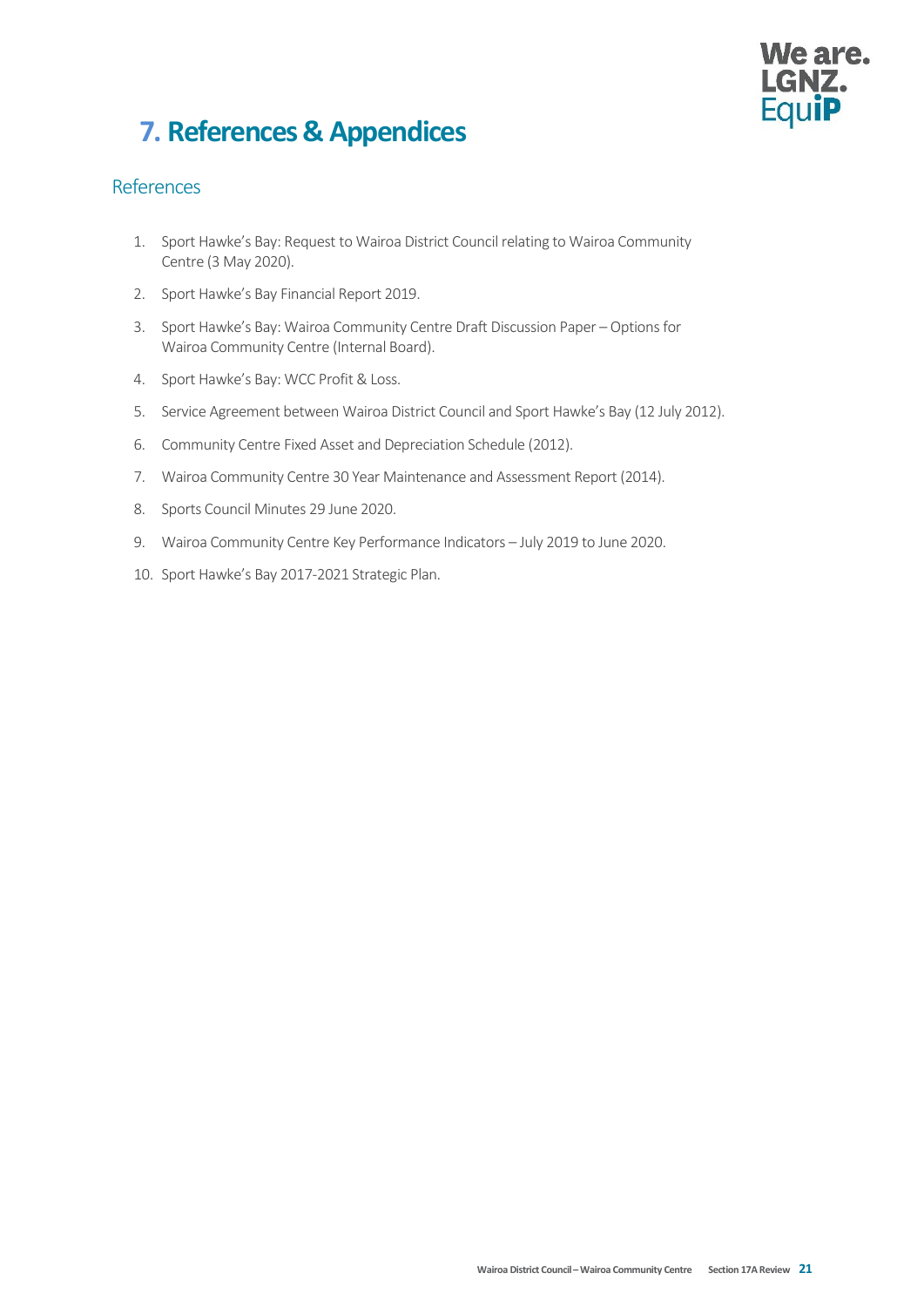<span id="page-20-0"></span>

| <b>Wairoa Communitry Centre</b> |                                                                 |                                   |                 |                 |                   |                   |  |
|---------------------------------|-----------------------------------------------------------------|-----------------------------------|-----------------|-----------------|-------------------|-------------------|--|
|                                 | SPORT HAWNES BAY                                                | Printed on 00/02/20 at 10:59 am t |                 |                 |                   | Budget            |  |
| Code                            | Description                                                     | 2017                              | 2018            | 2019            | 2020              | 2021              |  |
| <b>REVENUE</b><br>1000          | Sponsoahlp                                                      | 9500                              | 7500            | 10783           |                   | 5,000             |  |
| 1001                            | Sponsorship - Sports Awards                                     | ٥                                 | 2500            | 3500            | 1,500             |                   |  |
| 1051                            | Carring - Sports Awards                                         | ō                                 | ٥               | ٥               | 1,900             | 2,500             |  |
| 1052                            | Gaming Machine                                                  | 56430                             | 40000           | 15990           | 33.126            | 50,200            |  |
| 1200                            | Donational                                                      | o                                 | 500             | œ               |                   |                   |  |
| 1205                            | World/vog/AzIVEies                                              | o                                 | 326             | ٥               |                   | 500               |  |
| 1410<br><b>SADD</b>             | Other Contracts<br>Fee Income                                   | o<br>219919                       | Ō<br>227707     | 12000<br>222302 |                   |                   |  |
| 1453                            | Veruell quipment Hire Income                                    | 9867                              | 4824            | 4194            | 211,389<br>3.082  | 203,000<br>4,400  |  |
| 1456                            | League Competition                                              | 0934                              | 8218            | 7241            | 4.917             | 7,000             |  |
| 1457                            | <b>Ropes Course</b>                                             | 4062                              | Θt              | ٥               |                   | 2,500             |  |
| 1450                            | Aerobica                                                        | 1500                              | 1800            | 2999            | 5,154             | 3,000             |  |
| 1400                            | <b>Access Cards</b>                                             | 1754                              | 1577            | 2405            | 1,474             | 1,200             |  |
| 5400                            | Shop Sales                                                      | 22660                             | 20500           | 19,502          | 15,544            | 20,700            |  |
| 1401<br>1518                    | Wainse District Council<br>Swim School                          | 239900<br>19115                   | 242005<br>12491 | 240020<br>14600 | 203.592<br>15,225 | 258,592<br>17,500 |  |
| 2150                            | Rent                                                            | 2500                              | 2500            | o               |                   |                   |  |
| 2106                            | Sportsperson Awards                                             | o                                 | 3005            | 10.05           |                   | 2,000             |  |
| 2500                            | <b>Interest</b>                                                 | 2332                              | 465             | 3574            | 즈                 | 20                |  |
| TOTAL REVENUE                   |                                                                 | 000042                            | 502100          | 571005          | \$47530           | 578162            |  |
| <b>EXPENDITURE</b>              |                                                                 |                                   |                 |                 |                   |                   |  |
| 4100                            | ACC.                                                            | 2850                              | 2520            | 2644            | 3.820             | 3,000             |  |
| 4175<br>4200                    | Access Cards<br><b>Advertising</b>                              | 834<br>4078                       | 1018<br>3083    | 010<br>1880     | 764<br>723        | 650<br>3,200      |  |
| 42.50                           | <b>Audit Fee</b>                                                | 1500                              |                 | 50              |                   |                   |  |
| 4300                            | Bank Charges                                                    | 1786                              | 1346            | 792             | <b>ADO</b>        | 1,000             |  |
| 44.25                           | Cleaning & Laundry                                              | 7377                              | 5367            | 3454            | 3,958             | 3,500             |  |
| 4305                            | Computer R.& M.                                                 |                                   | 923             | 671             | 348               |                   |  |
| 4500                            | Depreciation Expense                                            | 13736                             | 14000           | 10000           | 9.718             | 12,100            |  |
| 4501                            | Depreciation Expense - Leased                                   |                                   |                 | 4421            | 4.421             | 4,422             |  |
| 5000                            | Events Contracts                                                |                                   | 473             |                 |                   | ٥                 |  |
| 5567<br>4750                    | <b>Figures Centre Equipment</b><br>Gain / Loss on Sale of Asset | 1534                              | 556<br>665      | $-62$           |                   | 600               |  |
| 2,00                            | Gymnasium Minor Equipment                                       | 1473                              | 170             |                 | 822               |                   |  |
| 4900                            | Heat Light Power                                                | 82130                             | 79836           | 102122          | 01.305            | 80,700            |  |
| 5050                            | Interest - Leased Assets - Vehicles                             |                                   |                 | 3433            | 2,425             | 2,500             |  |
| 5151                            | Photocopier Lease                                               | 1452                              | 1452            | 1210            |                   |                   |  |
| 5150                            | Photocopies                                                     | 1000                              | 1050            | 1005            |                   |                   |  |
| 5540<br>5200                    | Pool Chemical<br>Postage                                        | 14092<br>725                      | 13430           | 11345<br>501    | 10,000<br>250     | 8,000<br>300      |  |
| 5250                            | Printing and Stationery                                         | 848                               | 645             | 1001            | 1,097             | 1,000             |  |
| 5401                            | Professional Development                                        | 4037                              | 4500            | 0324            |                   | 9,200             |  |
| 5300                            | Professional Fees                                               |                                   | 1269            |                 | 1,994             | 5,000             |  |
| 5320                            | Promotion/Sigmenting                                            | $2 + 0$                           | 1709            | 1155            |                   | ٥                 |  |
| 5301                            | <b>Rates</b>                                                    | 6414                              | 5313            | 4912            | 5.792             | 6,300             |  |
| 5300                            | Refreshments                                                    | 699                               | 1101            | 516             | 415               | 600               |  |
| 5400<br>5420                    | Repairs and Maintenance                                         | 10808                             | 12372           | 11332           | 10.122            | 9,500             |  |
| 55.00                           | Resources Equip Library<br>Ropes Course Safety Expenses         | 842<br>3711                       | 270<br>1835     | 3105            | 1,067             | 2,900<br>4,000    |  |
| 5304                            | <b>Rubbish Disposal</b>                                         | 499                               | 630             | 307             | $+00$             | 570               |  |
| 5440                            | Salary and Wages                                                | 379854                            | 300377          | 410002          | 440.444           | 400,000           |  |
| 5400                            | Security                                                        | 423                               | 405             | 75              | 580               | 600               |  |
| 2000                            | Shop purchases                                                  | 17174                             | 15835           | 14192           | 12,400            | 15,000            |  |
| 5000                            | Sportsperson Awards                                             | 1217                              | 9770            | <b>SINT</b>     | 2.107             | 7,000             |  |
| 6001<br>4050                    | Staff Benefits Welbeing                                         | 140                               | 210             | 176             | 334               | 1,900             |  |
| 4451                            | Staff Functions/Expenses<br>Subscriptions                       | 1865<br>1005                      | 2259<br>2254    | 19.05<br>2505   | 1,585<br>2,288    | 3,200<br>3,100    |  |
| 4000                            | <b>Team Building</b>                                            |                                   |                 | 47              | 200               | 050               |  |
| 5500                            | Telephone Tolls                                                 | 5900                              | 5761            | 5004            | 6,901             | 7,250             |  |
| 5004                            | <b>Thanks Expense</b>                                           | 257                               | 340             | 201             |                   | 500               |  |
| 5546                            | <b>Uniforms</b>                                                 | 389                               |                 | ROS             |                   | 500               |  |
| 26                              | Vehicle Running Insurance                                       | 1292                              | 1251            | 3260            | 2,974             | 3,500             |  |
| 5500                            | Venue Hire                                                      | 174                               | 200             |                 | 350               | 360               |  |
| 5540<br>55.01                   | Website<br>Workshops/Activities/Events                          |                                   |                 | <b>BIS</b>      | 680               | 000               |  |
|                                 | TOTAL EXPENDITURE                                               | 2160<br>573668                    | 1459<br>504417  | 0320<br>020020  | 2,021<br>621001   | 2,000<br>676702   |  |
| <b>NET INCOME</b>               |                                                                 | s<br>26,573 \$                    | 17,770          | (\$66,773)      | (574, 123)        | (500, 540)        |  |
|                                 |                                                                 |                                   |                 |                 |                   |                   |  |

We are.<br>LGNZ.<br>Equi**P**